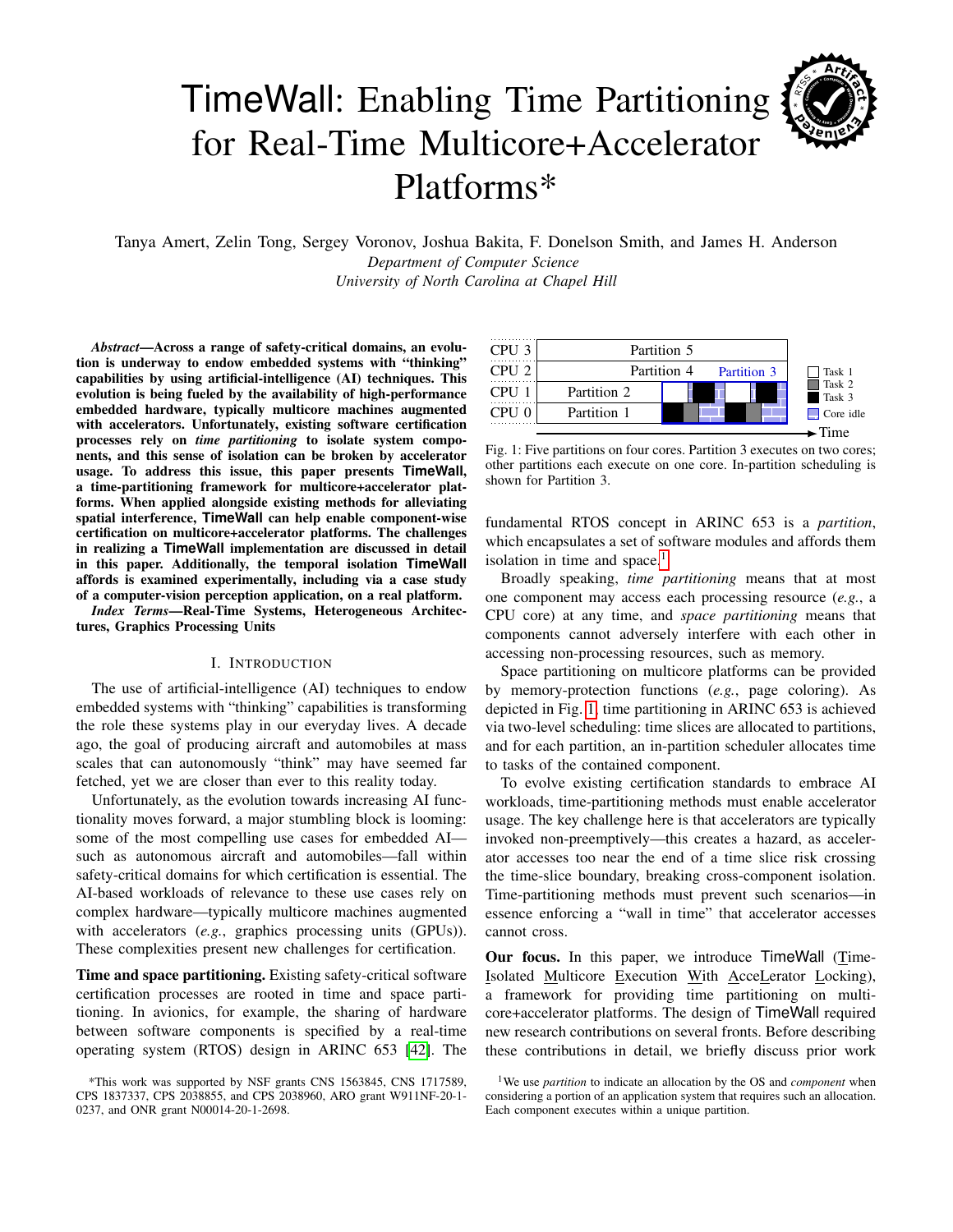related to resource sharing in component-based systems, as well as existing accelerator-access arbitration techniques.

Prior work. Component-based real-time systems have been investigated before [\[1\]](#page-11-0), [\[4\]](#page-11-1)–[\[11\]](#page-12-1), [\[16\]](#page-12-2), [\[20\]](#page-12-3)–[\[23\]](#page-12-4), [\[33\]](#page-12-5), [\[34\]](#page-12-6), [\[37\]](#page-12-7), [\[38\]](#page-12-8), [\[45\]](#page-12-9), [\[52\]](#page-13-0). Some of this prior work considered shared resources, but only on uniprocessor platforms [\[5\]](#page-12-10)–[\[7\]](#page-12-11), [\[20\]](#page-12-3) or multiprocessor platforms with each CPU dedicated to only one component [\[37\]](#page-12-7), [\[38\]](#page-12-8) (effectively, infinite time slices). To our knowledge, no prior work has explored the additional complexities introduced when components share accelerators, especially the challenges that arise when moving beyond theory to a practical implementation.

GPUs are probably the accelerator type of most relevance to AI workloads. GPU arbitration at the task level has been considered before, by using a real-time locking protocol [\[25\]](#page-12-12), [\[31\]](#page-12-13), [\[49\]](#page-13-1), or via scheduling modifications in the GPU driver [\[18\]](#page-12-14), [\[32\]](#page-12-15). However, to our knowledge, no prior work has considered GPU arbitration in component-based real-time systems.

Contributions. Prior work has not addressed the time partitioning of shared accelerators in component-based real-time systems. In this paper, we address this limitation by presenting TimeWall. Our contributions are threefold.

First, we present the design of TimeWall, which consists of three main parts: a table-driven scheduler that allocates time to partitions, in-partition global earliest-deadline-first (G-EDF) schedulers, and a specialized locking protocol that orchestrates accelerator accesses while respecting time-slice boundaries.

Second, we detail the challenges in moving from theory to practice when using GPUs as accelerators. In this setting, enforcing temporal isolation across components required significant effort due to unforeseen GPU-access edge cases. These edge cases, which we discuss in detail, highlight the need for *GPU budget enforcement*. We provide an approach for doing this, which we implemented in TimeWall.

Third, we present an experimental evaluation of Time-Wall to demonstrate the temporal isolation it affords between GPU-using components. We explore the impact of various system partition configurations, and detail a case study of a computer-vision-based perception component in a LITMUS<sup>RT</sup>-based [\[12\]](#page-12-16), [\[17\]](#page-12-17) TimeWall implementation.

Organization. In the rest of this paper, we provide needed background (Sec. [II\)](#page-1-0), describe the design of TimeWall (Sec. [III\)](#page-2-0), detail the challenges in moving from theory to practice (Sec. [IV\)](#page-4-0), present our case-study evaluation (Sec. [V\)](#page-7-0), discuss our implementation in the broader context of responsetime analysis for graph-based AI computations (Sec. [VI\)](#page-11-2), overview related work (Sec. [VII\)](#page-11-3), and conclude (Sec. [VIII\)](#page-11-4).

## II. SYSTEM MODEL AND BACKGROUND

<span id="page-1-0"></span>Significant prior work has been directed at spatial isolation, most notably with respect to shared caches, buses, and DRAM banks (*e.g.*, see [\[43\]](#page-12-18), [\[48\]](#page-13-2), [\[57\]](#page-13-3) and the references therein). We assume that techniques from this prior work are used alongside TimeWall to provide spatial partitioning for components (*e.g.*, that memory is partitioned and that data-movement costs are

incorporated into timing analysis), and do not consider such techniques further.

In this paper, we focus our attention on ensuring temporal isolation between multiple components that require nonpreemptive access to the same hardware accelerator; even if preemption is supported, such overheads are often prohibitively high. Time partitioning is violated if an accelerator access by one component extends beyond a time-slice boundary. Thus, a non-preemptive access must be postponed if it may cross a time-slice boundary.

Our solution to the time partitioning of accelerators involves using in-partition G-EDF schedulers alongside acceleratoraccess arbitration via a multiprocessor locking protocol. We now describe our system, task, and accelerator-request models, and the locking protocol we extended.

#### *A. System Model*

We consider a multicore+accelerator platform comprised of m identical CPUs alongside a set of accelerators. We allow different types of accelerators, *e.g.*, GPUs, digital signal processors (DSPs), and field-programmable gate arrays (FPGAs).

In this paper, we assume that all system components, and their assigned partition time slices, have been predetermined.<sup>[2](#page-1-1)</sup> Associated with each component  $\Gamma$  is a set  $\tau$  of tasks to be scheduled. During a time slice,  $\Gamma$  has exclusive access to a specified set Υ of CPU cores and accelerators. Note that some accelerators (*e.g.*, GPUs) can be broken into multiple virtual accelerators [\[39\]](#page-12-19), [\[41\]](#page-12-20); we leave such sharing to future work.

#### <span id="page-1-3"></span>*B. Task Model*

We assume that component Γ's task set  $\tau$  is comprised of *n* implicit-deadline tasks. Each task  $\tau_i$  releases a (potentially infinite) sequence of jobs:  $J_{i,1}$ ,  $J_{i,2}$ , ...; we refer to an arbitrary job of task  $\tau_i$  as  $J_i$ . We denote the period (and thus relative deadline) of a task  $\tau_i$  as  $T_i$ ,  $\tau_i$ 's worst-case execution time (WCET) as  $C_i$ ,  $\tau_i$ 's utilization as  $u_i = C_i/T_i$ , and the total utilization of all tasks in  $\Gamma$  as  $U = \sum_i u_i$ .

In some AI applications, a task's utilization may exceed 1.0 [\[3\]](#page-11-5). Such tasks cannot be partitioned onto a single processor without over-utilizing the processor. Thus, for such tasks to be scheduled, CPU scheduling within a component must be done via global scheduling (*e.g.*, G-EDF), considering all jobs of all tasks in  $\Gamma$  together on the CPUs available to  $\Gamma$ , with consistent deadline tie breaking. Deadlines here define *priorities* rather than timing constraints—these deadlines may possibly be missed.<sup>[3](#page-1-2)</sup> Thus, we consider a component  $\Gamma$  to be *schedulable* if, for each  $\tau_i \in \tau$ , we can compute a bound on the response time of  $\tau_i$  (*i.e.*, the time between the release and subsequent completion of each job  $J_{i,j}$ ). We leave the acceptability of such bounds as an application-level concern.

Task utilizations exceeding 1.0 also necessitate that some degree of intra-task parallelism be allowed. Prior work has

<span id="page-1-1"></span><sup>&</sup>lt;sup>2</sup>In future work, we will explore issues arising when defining system components and time allocations. The results presented here are a necessary precursor to that work.

<span id="page-1-2"></span><sup>&</sup>lt;sup>3</sup>The term "priority point" would be more appropriate than "deadline," but we use the latter to be consistent with the name "G-EDF."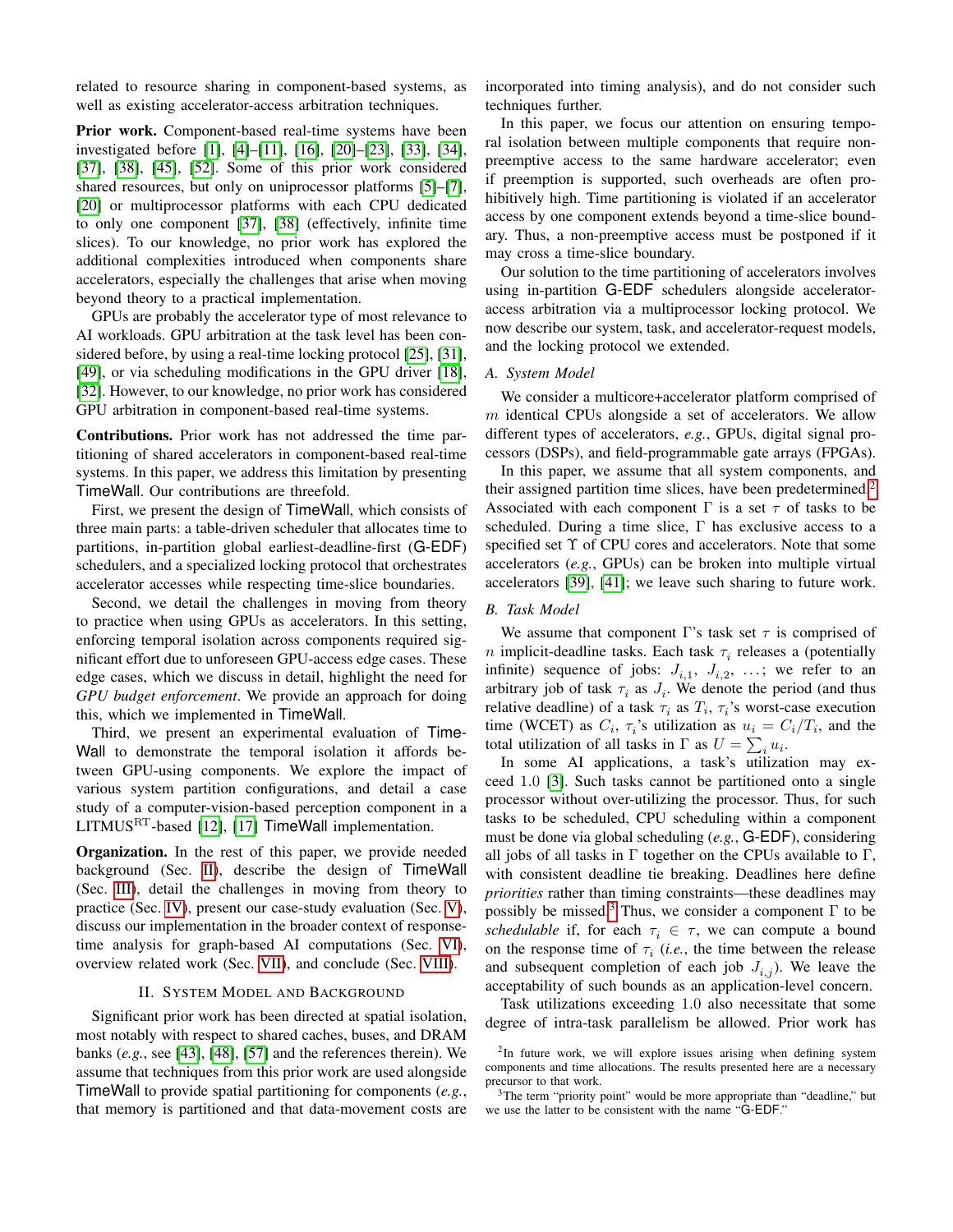<span id="page-2-1"></span>

Fig. 2: An example schedule for an rp-sporadic task  $\tau_1$  with  $u_1 =$ 1.25 and  $P_1 = 2$ .

extended the traditional sporadic task model to allow full parallelism [\[26\]](#page-12-21) or restricted parallelism [\[3\]](#page-11-5), enabling the scheduling of tasks with utilizations exceeding 1.0. The *rpsporadic task model* [\[3\]](#page-11-5) introduces an additional task parameter,  $P_i$ , representing the number of jobs of task  $\tau_i$  that may execute concurrently. We assume the rp-sporadic model in this paper, as it generalizes both the traditional sporadic task model  $(\forall i : P_i = 1)$  and the fully parallel model  $(\forall i : P_i = m)$ .

**Example** 1. An rp-sporadic task  $\tau_1$  with  $u_1 = 1.25$  is  $depicted$  in Fig. [2.](#page-2-1) As  $u_1 > 1$ ,  $\tau_1$  cannot be scheduled *assuming the sequential sporadic task model, nor can it be partitioned to a single CPU. However, as*  $P_1 = 2$ *, up to two jobs of*  $\tau_1$  *may execute concurrently, e.g., at time* 4.5.  $\diamond$ 

## *C. Request Model*

We consider accelerators to be shared resources that can be accessed by at most one job at a given time. Such accesses can be managed using a real-time mutual-exclusion locking protocol. A job  $J_i$  may issue one or more requests,  $\mathcal{R}_i^1$ ,  $\mathcal{R}_i^2$ , ..., to the locking protocol; we let  $\mathcal{R}_i$  denote an arbitrary request of a job of task  $\tau_i$ . Once  $J_i$  is granted access,  $\mathcal{R}_i$  is said to be *satisfied* until the job releases the lock. Request  $\mathcal{R}_i$ is *active* from its issuance until  $J_i$  releases the lock; an active request is either waiting to acquire the lock or is satisfied.

## <span id="page-2-4"></span>*D. Global OMLP*

As discussed in Sec. [II-B,](#page-1-3) allowing tasks with utilization exceeding 1.0 precludes partitioned scheduling, and we therefore require global scheduling (*e.g.*, G-EDF) and a multiprocessor mutual-exclusion locking protocol. One such protocol is the suspension-based global OMLP [\[14\]](#page-12-22), which has been shown to have optimal priority-inversion blocking (pi-blocking) under suspension-oblivious analysis, which is the suspensionaccounting method usually used under G-EDF.

When used on  $m$  processors, the global OMLP ensures  $O(m)$  pi-blocking by utilizing a dual-queue structure, with an m-element FIFO queue fed into by a priority queue, as depicted in Fig. [3.](#page-2-2) Using the global OMLP, when a new request is issued, it is enqueued in the FIFO queue if fewer than  $m$  requests are already active, and in the priority queue otherwise. When the request at the head of the FIFO queue (*i.e.*, the lock holder) completes, it is dequeued, and the next request (if any) in the FIFO queue becomes satisfied; if the priority queue is not empty, the highest-priority request is moved from the priority queue to the tail of the FIFO queue.

<span id="page-2-2"></span>

Fig. 3: The global OMLP structure for  $m = 4$  CPUs.

<span id="page-2-3"></span>

Fig. 4: Jobs issuing requests to the global OMLP with  $m = 4$ .

Example 2. *Fig. [4](#page-2-3) depicts six jobs that issue requests to the global OMLP with* m = 4*. The global OMLP state shown in Fig. [3](#page-2-2) corresponds to the set of active requests at time* 4.5*. The first four requests issued are enqueued directly in the FIFO queue in issuance order; thus,* R<sup>5</sup> *is satisfied before* R<sup>4</sup> *, even though*  $J_4$  *has higher priority than*  $J_5$ *.* 

*Requests*  $\mathcal{R}_6$  *and*  $\mathcal{R}_3$  *are enqueued in the priority queue*  $u$ pon issuance, as the FIFO queue is full. When  $J_1$  releases *the lock at time* 7,  $\mathcal{R}_2$  *becomes satisfied (i.e., the head of the FIFO queue), and*  $\mathcal{R}_3$  *is moved from the priority queue to the FIFO queue, as*  $J_3$  *has higher priority than*  $J_6$ *. Thus,*  $\mathcal{R}_3$  *is* satisfied before  $\mathcal{R}_6$ , despite being issued later.  $\Diamond$ 

## *E. Accelerator Access Model*

We refer to the computations performed while a request is satisfied as its *critical section*. We assume that each job of a task  $\tau_i$  may make any number of accelerator accesses and that successive accesses to the *same* accelerator may be grouped into the critical section of a single request. We denote by  $Y_i^{\lambda,1}$ ,  $Y_i^{k,2}$ , ... the accelerator accesses occurring during the critical section of request  $\mathcal{R}_i^k$ .

Example 3. *Two request-issuing jobs are depicted in Fig. [5.](#page-3-0) Job*  $J_2$  *makes two separate lock requests, whereas the two accesses by job*  $J_1$  *are grouped into a single request.* 

*Request*  $\mathcal{R}_2^2$  *is active in the interval*  $[5, 9)$ *: it is blocked by* both accesses of  $\mathcal{R}^1_1$  from time 5 to time 8 and then satisfied *from time* 8 *to time* 9 *while*  $\mathcal{R}_2^2$ 's *critical section executes.*  $\Diamond$ 

## III. TIMEWALL

<span id="page-2-0"></span>Certification procedures tend to evolve slowly over time (with good reason!). Given this reality, our proposal for ensuring time partitioning on a multicore+accelerator platform is based on the current ARINC 653 time-slicing approach.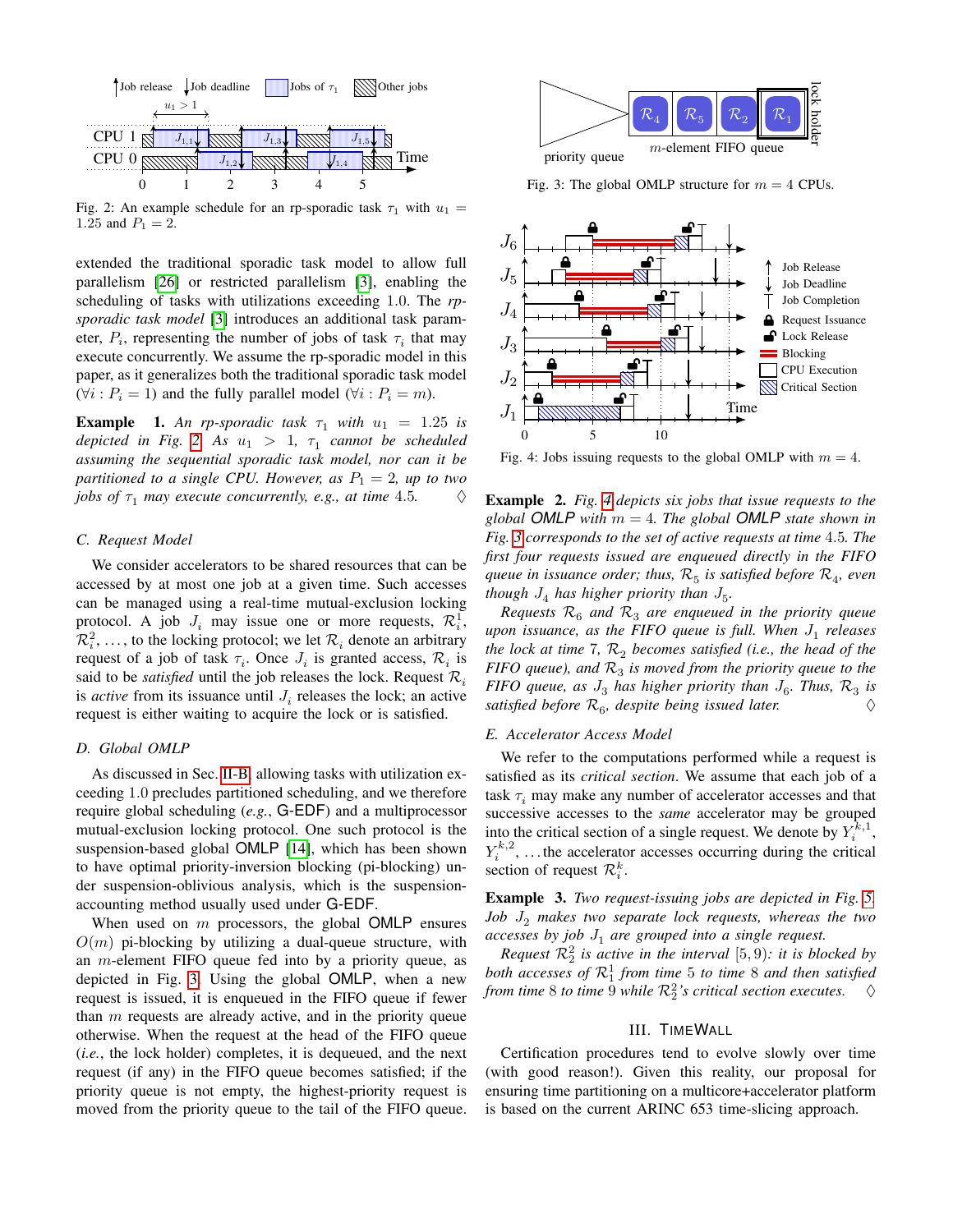<span id="page-3-0"></span>

<span id="page-3-2"></span>Fig. 5: Two jobs issuing requests to access the same accelerator.



Fig. 6: Time-sliced schedule. Rectangles represent reservations.

We abstract the idea of time slicing by ensuring that each component  $\Gamma$  is granted exclusive periodic access to a set  $\Upsilon$ of computing resources (accelerators as well as M unit-speed CPUs, where  $M \leq m$ ) by defining a *periodic component reservation* (PCR) for Γ (similarly to the Single Time Slot Periodic Partition model of Mok and Chen [\[36\]](#page-12-23)).

The PCR for component  $\Gamma$  is defined as a three-tuple  $(\Theta, \Pi, \Upsilon)$ , denoting that  $\Gamma$  receives exclusive access to the computing resources in Υ within continuous intervals of Θ time units that begin every Π time units (Θ ≤ Π). As an example, Fig. [6](#page-3-2) shows the first few time slices for four components on a platform with four CPUs and two GPUs. In this example, Component A is specified by  $(2, 3, \{CPU\ 0, CPU\ 1, CPU\ 2, GPU\ 0\}).$ 

We now introduce TimeWall, a framework to enable time partitioning on multicore+accelerator platforms.

#### *A. Scheduling Hierarchy*

At the core of TimeWall is a two-level scheduling hierarchy. The top-level scheduler is the *partition allocator* (PA), which ensures that partitions are scheduled according to their PCRs. The PA is realized using a table-driven scheduling approach. We assume that the table is determined offline; optimizing the table creation is outside the scope of this paper.

The second-level scheduler is the *in-partition scheduler*. Conceptually, any multiprocessor scheduler could be used here. Our implementation uses G-EDF, but other G-EDF-like schedulers [\[27\]](#page-12-24) could be applied similarly. In the rest of the paper, we focus on the allocations within a single arbitrary component, so we will simply refer to that component's inpartition scheduler as "the scheduler."

To realize this scheduling hierarchy, we extended the existing reservation-based scheduling mechanisms available in  $LITMUS<sup>RT</sup>$ . In our implementation, each reservation is contained within a scheduling environment: the PA corresponds to an environment that schedules partition reservations, and each in-partition scheduler is associated with an environment that schedules task reservations. Using this hierarchical approach, a job can query the remaining budget for its partition, which is necessary to enforce time partitioning, as discussed next.

<span id="page-3-1"></span>

Fig. 7: Expanded view of the first time slice of Component A from Fig. [6.](#page-3-2) Rectangles represent jobs of tasks in Component A.

#### *B. Time Partitioning via Forbidden Zones*

As discussed in Sec. [II-D,](#page-2-4) we require a multiprocessor locking protocol to ensure mutually exclusive access to each accelerator, and we chose the global OMLP for this purpose. We apply the global **OMLP** within a component, treating each accelerator in  $\Upsilon$  as a separate resource protected by a unique global OMLP lock with an  $M$ -element FIFO queue. We leave the exploration of other protocols to future work.

The key challenge of time partitioning accelerators is preventing the continuation of a non-preemptive accelerator access past the end of a time slice. To prevent such timeslice overruns, we use a variant of a concept known as a *forbidden zone* [\[30\]](#page-12-25).[4](#page-3-3) Defined for each access to a nonpreemptive accelerator, a forbidden zone is the time interval in which the access may not be *initiated*, otherwise it may not complete before the end of the component's time slice. Thus, the length of the forbidden zone for a given access is the worst-case duration of that access—*accelerator usage by other components has no impact on a given component's forbiddenzone lengths*. Note that the use of a forbidden zone requires that no accelerator access takes more than  $Θ$  time units.

Example 4. *Forbidden zones are illustrated in Fig. [7,](#page-3-1) which shows a detailed view of the execution of Component A from Fig. [6](#page-3-2) within the time interval* [0, 2)*. The forbidden zone corresponding to the final GPU access by a job executing on CPU 2 is shown in grey, prior to the time-slice boundary.* 

The enforcement of forbidden zones in TimeWall is applied at the level of an *individual accelerator access*, rather than an entire critical section. To enable this fine-grained enforcement, we augmented the global OMLP to include an additional "forbidden-zone-check" mechanism in addition to the traditional "lock" and "unlock" functionality. Prior to initiating an accelerator access  $Y_i^{k,\ell}$ , the job  $J_i$  holding the lock must invoke the forbidden-zone check, which verifies that  $Y_i^{k,\ell}$  is not within its forbidden zone, *i.e.*, that the time remaining

<span id="page-3-3"></span><sup>&</sup>lt;sup>4</sup>A similar idea was later applied in a component-based setting [\[6\]](#page-12-26), but that work focused on uniprocessor CPU platforms and did not allow for skipping ahead in a forbidden zone, which we discuss later.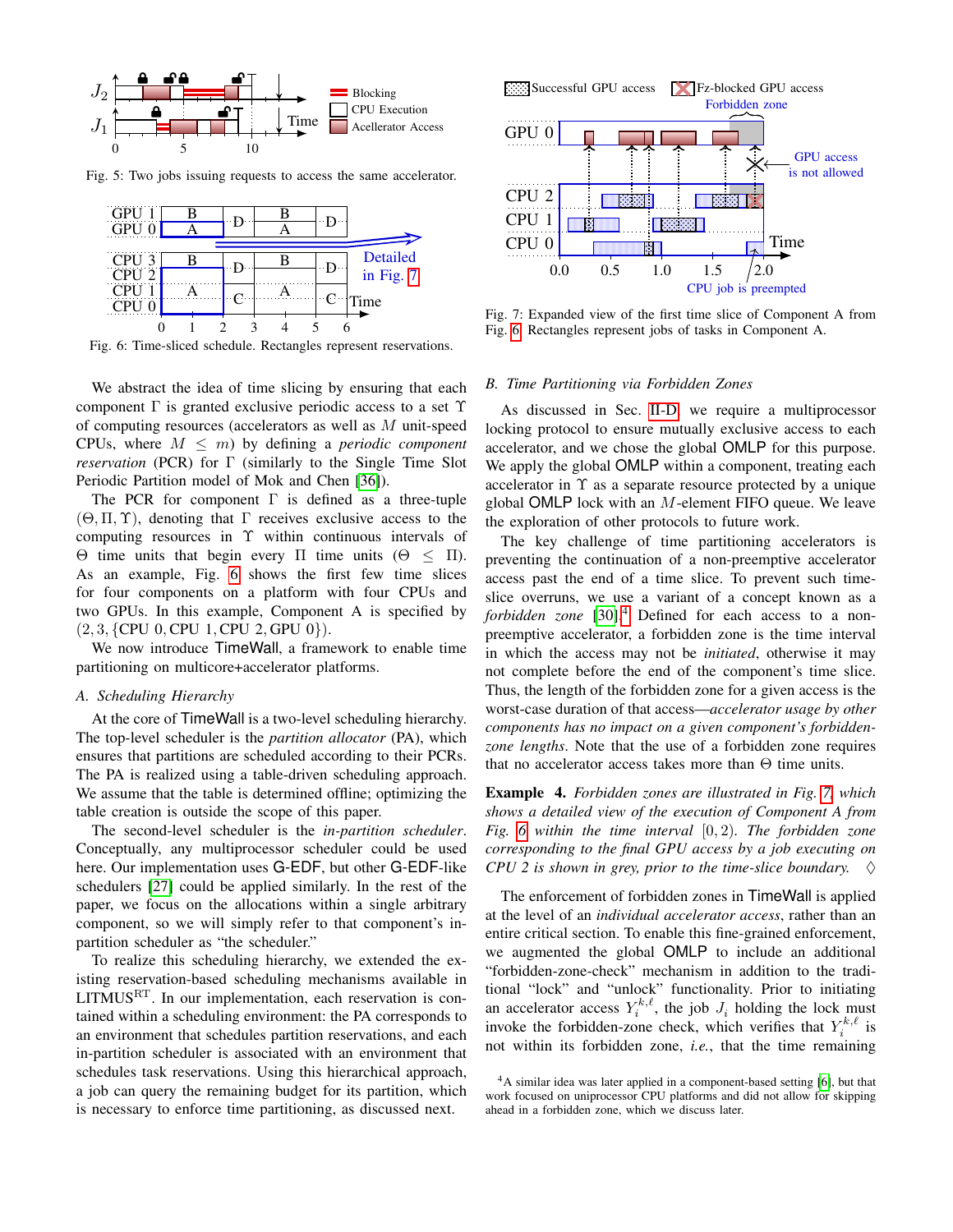in the time slice is at least the worst-case duration of  $Y_i^{k,\ell}$ . Otherwise, the forbidden-zone check suspends  $J_i$  until the next time slice of its containing component. We call such forbiddenzone-induced blocking *fz-blocking*.

Example 4 (cont'd). *As shown in Fig. [7,](#page-3-1) the last job to execute on CPU 2 accesses GPU 0 twice. The first GPU access is initiated at time* 1.5*, before the start of its forbidden zone; this access is allowed to execute, as it will complete before the end of the time slice, by the definition of the forbiddenzone length. The second GPU access is fz-blocked, and cannot begin until Component A's next time slice. CPU execution, like that on CPU 0, is allowed and is preempted at time 2.0.*  $\Diamond$ 

## *C. Performance Optimizations*

The delays caused by fz-blocking can be mitigated slightly via two performance improvements, which we discuss now.

Skipping ahead. If the lock holder is fz-blocked due to an accelerator access in its forbidden zone, we can allow other requests to "skip ahead" of that access until the beginning of the next time slice. This corresponds to the *Skip Protocol* proposed previously [\[30\]](#page-12-25), but requires some additional machinery due to the separate enforcement of forbidden zones and critical sections. Because allowing a request to skip ahead reorders the global OMLP's queues of requests, *critical-section lengths*[5](#page-4-1) rather than individual access durations are compared to the time remaining in the slice to determine whether skipping ahead is allowed. A consequence is that individual accesses are not permitted to skip ahead; we leave to future work such access-level skipping, which would require additional mechanisms to ensure that the global OMLP remains starvation-free in the presence of time-slice boundaries.

Example 5. *Consider the set of active lock requests depicted in Fig. [8,](#page-4-2) in which accesses are represented by clouds and requests are depicted as rounded rectangles. Suppose that after* Y 1,1 *completes, the job becomes fz-blocked, i.e., that the worst-case duration of* Y 1,2 *is longer than the time remaining in the time slice.*

*In this case, a later-enqueued request may be allowed to* skip ahead. The next request that can be satisfied is  $\mathcal{R}^{5}$ , as its *critical-section length is less than the worst-case duration of*  $Y^{1,2}$ *. Note that*  $\mathcal{R}^3$  *is not eligible, even though its individual* accesses are each of shorter duration than  $Y^{1,2}$ *.* ♦

Requests that skip ahead do so while another job is fzblocked, and thus do not introduce any additional blocking.

Merging accelerator accesses. Each request for accelerator access incurs delays due to locking-protocol overhead as well as pi-blocking. Such blocking depends on the worst-case duration of any critical section [\[50\]](#page-13-4).

As we allow multiple accelerator accesses within a critical section, a trade-off arises as to whether to merge successive accesses into a single critical section. If a job  $J_i$  acquires

<span id="page-4-1"></span><sup>5</sup>Skipping ahead requires that the lock call of the global OMLP be modified to take the critical-section length as an additional parameter.

<span id="page-4-2"></span>

Fig. 8: The global OMLP with support for forbidden zones. Widths of rounded rectangles (requests) and clouds (accesses) indicate worstcase critical-section and access durations, respectively.

the lock for each access individually, the locking-protocol overhead and pi-blocking suffered by  $J_i$  are duplicated for each access. However, if the accesses are merged, then the single critical section has longer duration than if the lock were separately acquired for each access, increasing the blocking experienced by other jobs. We discuss the overhead associated with this trade-off for our implementation in Sec. [V-A.](#page-7-1)

## IV. THEORY MEETS PRACTICE

<span id="page-4-0"></span>In theory, forbidden zones ensure total isolation between accelerator-using components, *but does such isolation occur in practice?* To answer this question, we implemented the two-level scheduler and forbidden-zone-aware global OMLP comprising TimeWall within the  $5.4.0$ -rc7 LITMUS<sup>RT</sup> kernel [\[12\]](#page-12-16), [\[17\]](#page-12-17) and conducted experiments involving a GPU, perhaps the most commonly used type of accelerator in work on AI. These experiments led to several surprises, which we detail throughout this section.

Experimental setup. Our experimental platform contains two eight-core 2.10-GHz Intel Xeon Silver 4110 processors and one NVIDIA Titan V GPU. Each CPU core utilizes a 32-KB L1 instruction cache, a 32-KB L1 data cache, and a 1-MB L2 cache; all eight CPU cores on a socket share an 11-MB L3 cache. Only one socket was used to schedule components in our experiments. The CPUs and discrete GPU have separate DRAM, and we used platform-default mechanisms to manage concurrent bus access. To mitigate CPU spatial interference between components, we partitioned the L3 cache and main memory evenly between them. We also disabled hyperthreading and graphics output for all experiments.

Our case study, described in Sec. [V,](#page-7-0) featured a GPU-enabled version of the pedestrian-detection algorithm *Histogram of Oriented Gradients (HOG)* [\[19\]](#page-12-27). HOG utilizes seven GPU operations: a CPU-to-GPU image copy-in, five GPU-local computations (termed *kernels*—not to be confused with an OS kernel), and one final GPU-to-CPU result copy-out.

To provision forbidden zones for the seven GPU operations in HOG, we needed the worst-case duration of each access. Due to the complexity of multicore platforms, the industry standard for WCET analysis on such platforms is measurement based [\[51\]](#page-13-5). Thus, for 25,000 video frames, we collected GPUand CPU-based GPU-access-duration measurements, using NVIDIA's nvprof profiling tool and clock\_gettime(), respectively. The results are listed in Table [I,](#page-5-0) including the  $99^{th}$ ,  $99.5^{th}$ ,  $99.9^{th}$ ,  $99.95^{th}$ , and  $99.99^{th}$  CPU percentiles.

Perplexing edge cases. We expected the CPU-measured GPUaccess durations to approximately match what we measured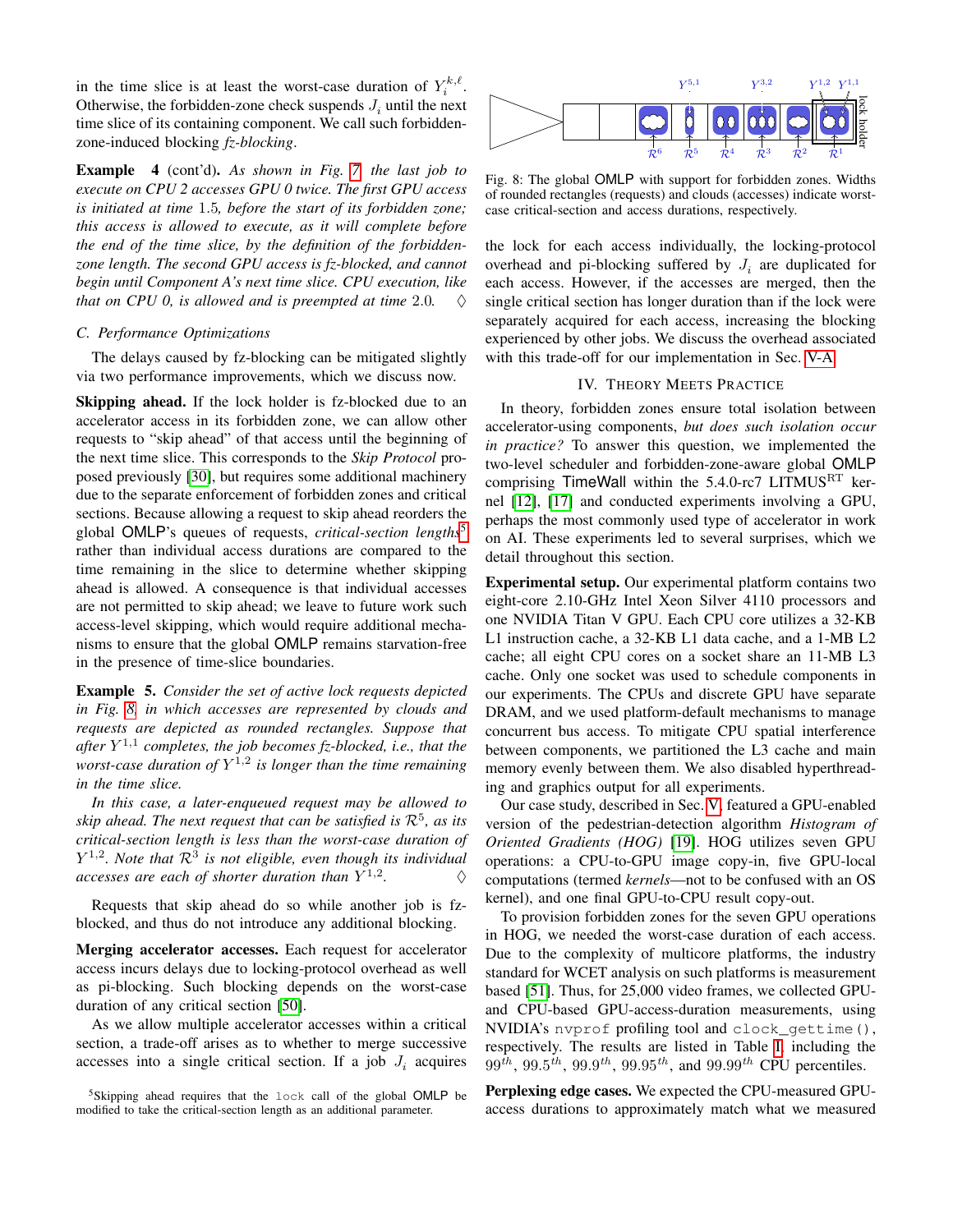<span id="page-5-0"></span>TABLE I: Statistics for durations of the two copies and five kernels comprising the HOG case study in microseconds, as measured on the GPU using nvprof and on the CPU using clock\_gettime().

| Device     | Statistic             | Copy-In | K1   | K <sub>2</sub> | K <sub>3</sub> | K4   | K <sub>5</sub> | Copy-Out        |
|------------|-----------------------|---------|------|----------------|----------------|------|----------------|-----------------|
| <b>GPU</b> | max                   | 77      | 27   | 42             | 56             | 28   | 49             | 29              |
| <b>CPU</b> | $99^{th}$             | 154     | 144  | 138            | 73             | 30   | 64             | 46              |
|            | $99.5^{th}$           | 157     | 146  | 139            | 74             | 31   | 65             | $\overline{4}7$ |
|            | $99.9$ <sup>th</sup>  | 180     | 154  | 146            | 79             | 45   | 70             | $\overline{52}$ |
|            | $99.95$ <sup>th</sup> | 200     | 161  | 148            | 86             | 49   | 76             | $\overline{57}$ |
|            | $99.99^{th}$          | 1391    | 1342 | 163            | 1265           | 55   | 1236           | 69              |
|            | max                   | 5247    | 1393 | 1388           | 1332           | 1286 | 1317           | 1300            |

on the GPU (with minor CPU-GPU communication overhead), yet this behavior only held up to the  $99.95<sup>th</sup>$  percentile of CPU measurements. In fact, the worst-case CPU-measured times were *two orders of magnitude* higher than those measured on the GPU. *What was causing such extreme edge cases, and why had prior work not noted these cases?*

Prior work seems to have obviated edge cases either by only timing GPU accesses on the GPU [\[29\]](#page-12-28), [\[35\]](#page-12-29), [\[54\]](#page-13-6) or by using only a percentile of measured CPU times [\[53\]](#page-13-7), [\[55\]](#page-13-8), [\[56\]](#page-13-9). We can make no such simplification. Provisioning forbidden zones using lower percentiles would risk GPU accesses crossing time-slice boundaries, violating temporal isolation. However, as the average- and worst-case diverge, fz-blocking using worst-case measurements becomes exceedingly conservative, greatly reducing GPU utilization. Only one choice remained: we needed to identify the cause of the edge cases.

## *A. Investigating Potential Culprits*

Prior work [\[24\]](#page-12-30), [\[54\]](#page-13-6) identified pitfalls in using GPUs in real-time systems, providing us with a starting point. After ruling out the pitfalls listed by Yang *et al.* [\[54\]](#page-13-6), we suspected GPU interrupt handling as the edge-case culprit, as Elliott and Anderson [\[24\]](#page-12-30) detailed priority inversions that could occur due to interrupt processing for CPU-GPU communication in prior kernel and GPU driver versions.

**Interrupt processing.** In Linux (upon which  $LITMUS<sup>RT</sup>$  is based), interrupts are processed in two steps: "top halves," which typically execute immediately and non-preemptively to acknowledge the interrupt, and "bottom halves," which handle the interrupt processing itself. Despite recent changes in Linux interrupt handling [\[28\]](#page-12-31), [\[44\]](#page-12-32), bottom halves in  $LITMUS<sup>RT</sup>$ may still execute at a lower priority than any LITMUS<sup>RT</sup> task, leading to potential priority inversions.

We mitigated edge cases due to top halves by reserving one CPU per socket for top-half handling. To identify if bottomhalf-related priority inversions were causing the edge cases, we used KUTrace [\[46\]](#page-12-33), [\[47\]](#page-13-10), a tracing tool that provides a timeline of all work on the system, including interrupts, syscalls, and page faults. The trace data surprisingly revealed that interrupts were not at fault; each edge case occurred entirely in userspace. However, this raised the question: what source could account for a userspace slowdown of this magnitude?

Power management. The trace data revealed an additional oddity, providing our next clue: just before a worst-case GPU access completed, all CPUs other than the one awaiting notification of a GPU-operation completion would exit a lowpower state. Thus, we sought to disable power management, including both low-power states and CPU frequency scaling.

For low-power states, we disabled Linux's cpuidle mechanism [\[15\]](#page-12-34). Frequency scaling proved more challenging, and in fact, we discovered that it is impossible to completely disable frequency scaling in modern Intel processors. Thus, we implemented a monitor to periodically log CPU frequency. We correlated these measurements with our trace data, and observed no CPU-frequency changes during edge-case occurrences. To identify the userspace operations in which the edge cases occurred, we added KUTrace markers around each CPU-side operation occurring within our GPU-access-duration timing interval; we found that the edge cases occurred within library functions used to communicate with the GPU.

CUDA runtime library overhead. NVIDIA provides the CUDA runtime library for communicating with an NVIDIA GPU. For example, there are CUDA functions to submit a GPU kernel to the GPU (cudaLaunchKernel) and await its completion (cudaStreamSynchronize).

By aligning a GPU trace using NVIDIA's nvprof tracing tool with our KUTrace results, we observed two unexpected scenarios, shown in Fig. [9.](#page-6-0) Fig. [9a](#page-6-0) illustrates a scenario in which the asynchronous cudaLaunchKernel took multiple milliseconds (this call typically takes tens of microseconds). In the other scenario, depicted in Fig. [9b,](#page-6-0) the cudaStreamSynchronize call did not return until multiple milliseconds after the GPU execution had completed.<sup>[6](#page-5-1)</sup>

Unfortunately, due to the closed-source nature of the NVIDIA ecosystem, discovering the root cause of these edge cases is exceedingly difficult. Furthermore, we may have observed only one of many possible edge cases in using such black-box GPUs. Thus, *having to deal with edge cases is an unavoidable consequence of using an NVIDIA GPU*. Consequently, to support a robust real-time system, edge-case mitigation is a necessity.

<span id="page-5-1"></span><sup>&</sup>lt;sup>6</sup>We use the CUDA option cudaDeviceScheduleYield to suspend on the CPU while waiting for the GPU operation to complete, but we observed the same results by instead spinning via cudaDeviceScheduleSpin.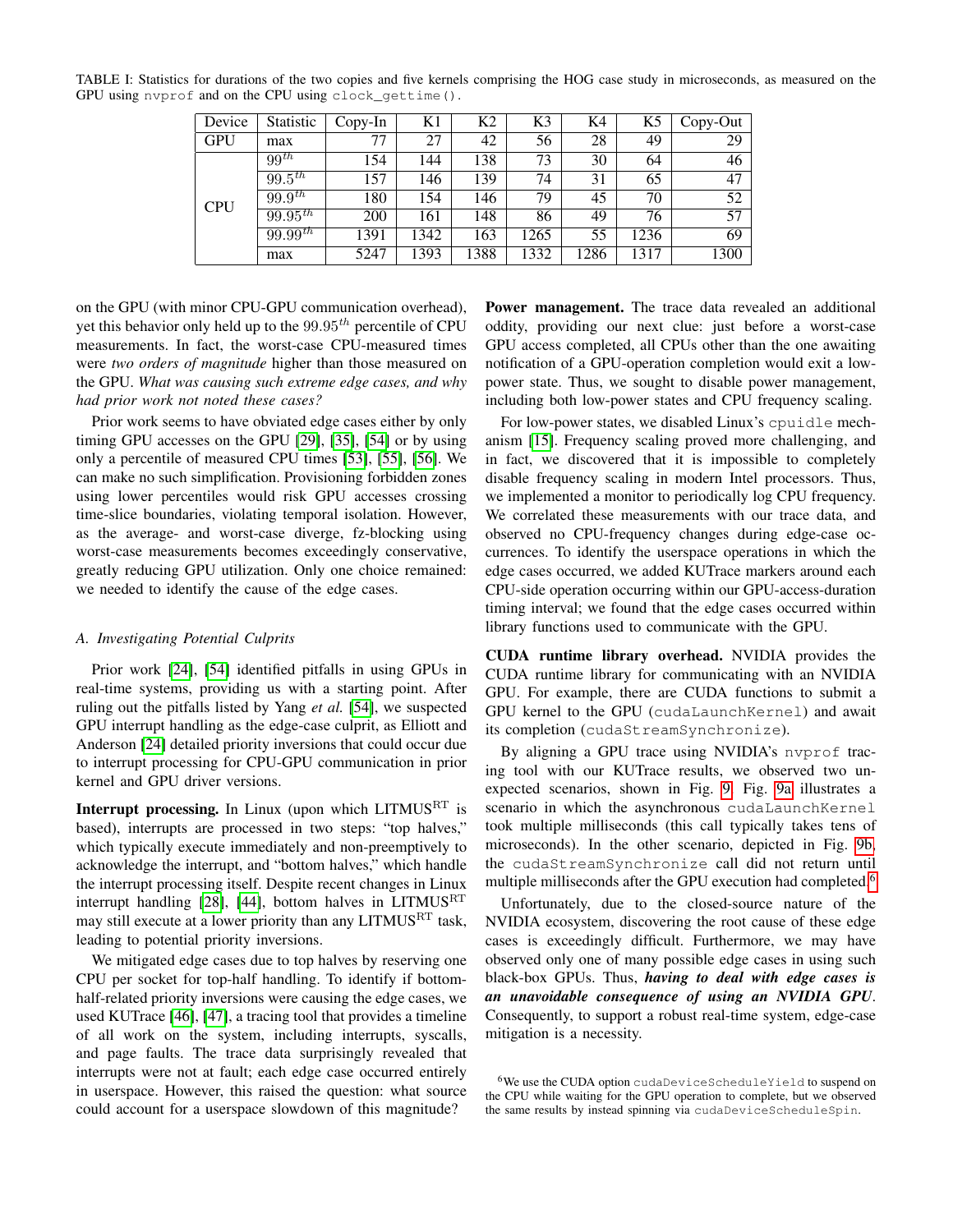<span id="page-6-0"></span>

(b) A long cudaStreamSynchronize call.

Fig. 9: Illustrations of two edge-case scenarios we observed using KUTrace and nvprof.

#### *B. Mitigating Edge Cases through Budget Enforcement*

The edge cases just discussed highlight our dual need to ensure that our provisioned GPU-related execution times are both respected and reasonable. The classic way of providing such assurance is by enforcing *budgets*, and we do that here. However, in the case of GPU operations, budget enforcement is trickier than for CPU-only tasks.

Our budget-enforcement solution follows a two-pronged approach, which we integrate into the forbidden-zone-aware global OMLP. To enforce forbidden zones we utilize a watchdog timer, and provision forbidden zones using worst-case GPU-measured access durations. To handle budget overruns, we monitor GPU access durations and cancel any additional job processing if a budget overrun occurs. We provision peraccess budgets using  $99.95<sup>th</sup>$ -percentile CPU-measured access durations. To our knowledge, this is the first GPU budgetenforcement strategy to be proposed for real-time systems.

Enforcing forbidden zones. The watchdog timer is controlled via a pair of syscalls (as part of the forbidden-zone-aware global OMLP) for each accelerator access. Note that, like lock/unlock calls, these sycalls are performed by application code, and therefore forbidden-zone enforcement relies on an unenforced programming convention.

The first syscall takes two parameters: the access budget and the forbidden-zone length. If the time remaining in the component's time slice is less than the budget, the job is suspended until its component's next time slice. Otherwise, the timer is set to fire at the start of the forbidden zone (*i.e.*, the time-slice end minus the forbidden-zone length). After the syscall completes, the budget-expiration time is set within the  $LITMUS<sup>RT</sup>$  userspace libraries. The second syscall takes no parameters—it simply cancels the timer (if it has not already fired) after the operation launch has completed; a GPU operation initiated before its forbidden zone begins will complete before the time-slice boundary.

Example 6. *Our budget-enforcement mechanisms are illustrated for a single GPU access in Fig. [10.](#page-6-1) In each inset, the*

<span id="page-6-1"></span>

Fig. 10: The budget-enforcement mechanisms used in TimeWall, for (a) a "well-behaved" GPU access, (b) a GPU access for which the watchdog timer fires, and (c) a GPU access that exceeds its budget.

*budget expires at time*  $t<sub>b</sub>$ *, the forbidden zone begins at*  $t<sub>fs</sub>$ *, and the time slice ends at*  $t_{ts}$ *.* 

*The "well-behaved" case is depicted in Fig. [10a](#page-6-1). In this example, the first syscall occurs at time (1); the budget is less than the time remaining in the time slice, so the timer is* set to fire at time  $t_{fz}$  (calculated as  $t_{ts}$  minus the forbidden*zone length),*  $t_b$  *is set (calculated as the current time plus the budget), and the access is allowed to proceed. After the kernel launch completes (time (2)), the watchdog timer is cancelled via the second syscall. As the access begins before*  $t_{fz}$ *, it is allowed to execute within its forbidden zone. Once the access completes, the budget is checked (time (3)); this check occurs before time*  $t_b$ *, so the budget has not expired.*  $\diamondsuit$ 

If the timer fires, the timer callback function immediately suspends the job, ensuring that the GPU operation will not be initiated in the current time slice.

Example 6 (cont'd). *The scenario depicted in Fig. [10b](#page-6-1) corresponds to the edge case in Fig. [9a.](#page-6-0) In this scenario, the first syscall sets the watchdog timer, but an edge case occurs during the kernel launch, so the timer fires at time*  $t_{fz}$  *before the second syscall occurs. The job is immediately suspended, so the GPU operation is not submitted in this time slice. Note that, due to this edge case, the budget check will also fail.* 

Handling budget overruns. Unfortunately, it is not simple to immediately kill a misbehaving GPU-using task, as this invalidates the CUDA context shared by any other tasks in the same process. Thus, we must wait until the cudaStreamSynchronize call completes to enforce GPU budgeting. If the access completes after the budget expires, the LITMUSRT userspace libraries send a SIGSYS signal to the application, which must handle the budget overrun.<sup>[7](#page-6-2)</sup>

<span id="page-6-2"></span> $7$ Note that, like forbidden-zone enforcement, handling of the SIGSYS signal relies on unenforced programming conventions.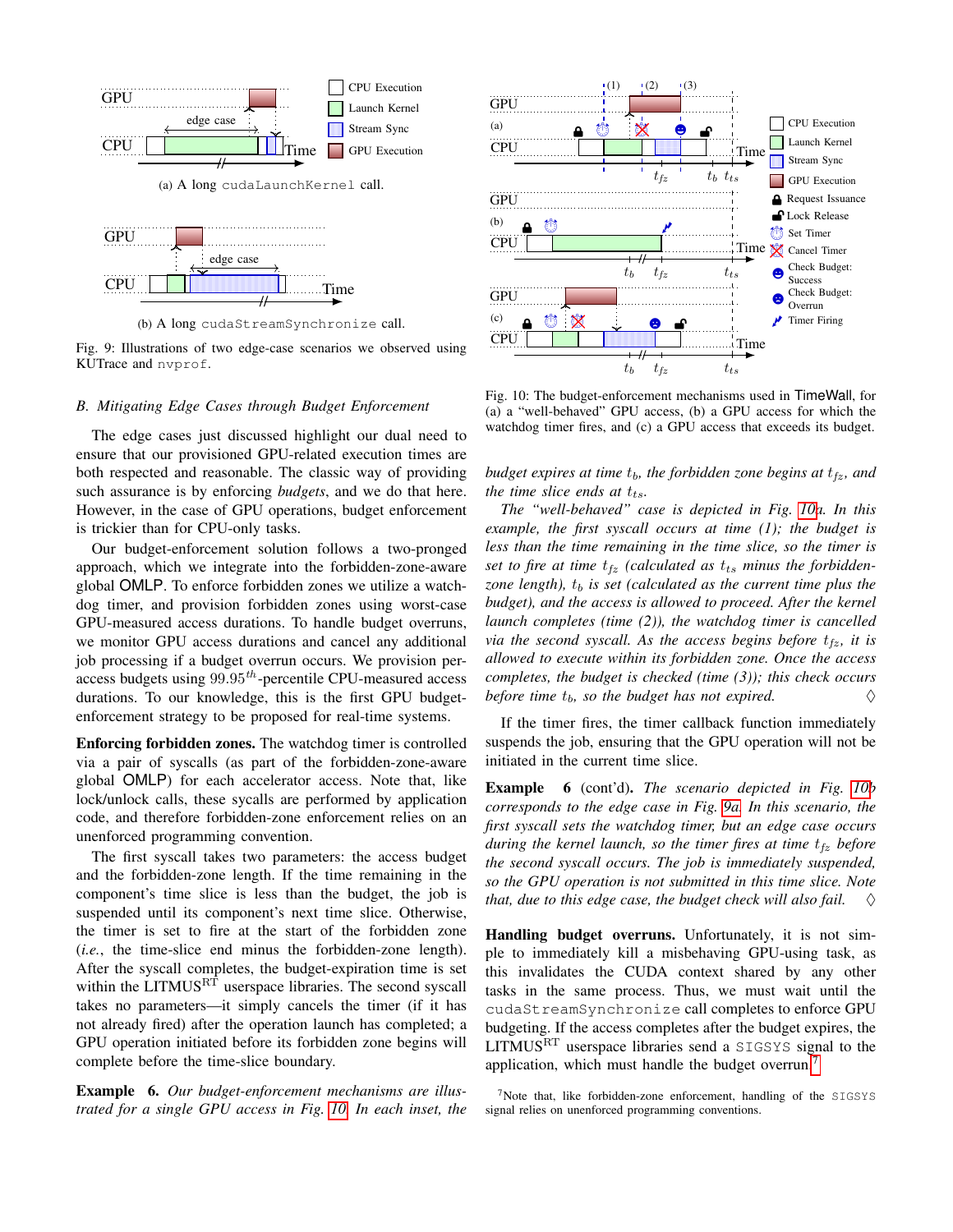Example 6 (cont'd). *In Fig. [10c](#page-6-1), the edge case occurs after the GPU operation completes, as in Fig. [9b,](#page-6-0) so temporal isolation of the GPU is not violated. However, the* cudaStreamSynchronize *call completes after the access's budget expires at time*  $t<sub>b</sub>$ *, so a SIGSYS signal is sent to the application.* 

In our HOG case study, the SIGSYS signal resulted in stopping all processing for the current video frame, *i.e.*, the frame was dropped—in the AI use cases that motivate this work, occasionally cancelling work (*e.g.*, dropping a video frame) is often deemed as acceptable. The choice of provisioning for GPU-access budgeting provides an interesting trade-off between job completion and system utilization; provisioning GPU-access budgeting on a lower percentile enables better utilization of the processors available to the partition at the cost of a higher number of jobs (*i.e.*, frames) being dropped. We explore this trade-off in Sec. [V.](#page-7-0)

## V. EXPERIMENTAL EVALUATION OF TIMEWALL

<span id="page-7-0"></span>In this section, we present an experimental evaluation of our TimeWall implementation using both synthetic experiments and a case study featuring the HOG application. All experiments were performed on the platform described in Sec. [IV.](#page-4-0)

#### <span id="page-7-1"></span>*A. Temporal Isolation and the Cost of Enforcement*

We first discuss synthetic experiments we performed to verify temporal isolation and to quantify the overheads associated with forbidden-zone enforcement.

Verifying temporal isolation. We designed two GPU-using tasks to test temporal isolation. GPU-LIGHT, which accesses the GPU at the start of each time slice, is affected by any GPU interference: the GPU-LIGHT kernel executes for a given number of cycles, and if any GPU operation from another component overruns the time-slice boundary, the GPU-LIGHT task's response time will increase. GPU-HEAVY, on the other hand, submits GPU kernels near the end of each time slice, attempting to cause GPU interference.

We validated that our TimeWall implementation achieves temporal isolation and measured any context-switch costs due to alternating components sharing the GPU. We used two components, each with 16-ms time slices; we executed one GPU-LIGHT task in the first component, and measured its response time with different workloads in the second component. Our results are shown in Fig. [11,](#page-7-2) with the second component containing (a) nothing, one GPU-LIGHT task (b) with or (c) without forbidden-zone enforcement, or one GPU-HEAVY task (d) with or (e) without forbidden-zone enforcement.

We used the approach of Capodieci *et al.* [\[18\]](#page-12-14) to calculate the theoretical context-switch cost using parameters of our Titan V GPU: with a GPU-internal bus bandwidth of 652.8 GB/s and 64K 4-byte registers per streaming multiprocessor (SM), 128 KB of L1 cache per SM, 4.5 MB of L2 cache, and 80 SMs, it takes about  $51.65 \mu s$  to store or load the GPU state.

Observation 1. *Observed GPU-context-switch costs match our theoretical calculation.*

<span id="page-7-2"></span>

Fig. 11: Comparison of median GPU-LIGHT task execution times in the presence of alternating component workloads (the middle  $50<sup>th</sup>$ percentile varied by less than 3%).

Curves (a) and  $(b)$ – $(c)$  in Fig. [11](#page-7-2) correspond to our GPU-LIGHT task running in isolation and against another GPU-LIGHT task, respectively; in neither case should GPU operations cross time-slice boundaries. Demonstrating this, the slopes of these curves are nearly identical, with a near constant offset between (a) and (b)–(c) ranging from  $98.2$  to  $99.2 \mu s$ . A context switch requires both a store and a load, resulting in a cost of about  $103.3 \mu s$ , which is in line with our measurements.

Observation 2. *TimeWall enforces temporal isolation between GPU-using components.*

The difference between curves (d) and (e) in Fig. [11](#page-7-2) indicates the benefit of our watchdog timer. As curves (b), (c), and (d) are nearly identical, we can also observe that our forbidden-zone enforcement reduce any temporal interference to just the cost of GPU context switches.

Overhead of forbidden-zone enforcement. We used Feather-Trace  $[13]$  to measure the overheads<sup>[8](#page-7-3)</sup> associated with enforcing forbidden zones for our TimeWall implementation. We performed a synthetic experiment with 30 GPU-using tasks in a component with  $M = 5$  CPU cores; the overhead for each GPU access was  $0.9 \mu s$  to set the watchdog timer, and an additional 1.2  $\mu$ s if the timer fired.

To consider the trade-off associated with merging multiple GPU accesses into one critical section, we compare the timer overheads to the lock and unlock calls, for which we observed overhead costs of 0.7  $\mu$ s and 4.7  $\mu$ s, respectively. (The high unlock overhead is expected due to ensuring priority inheritance for the next lock holder.) These measurements suggest potential benefits of merging a few accesses into one critical section; *e.g.*, two individual requests incur a total of  $12.6-\mu s$ overhead  $(0.7 + 0.9 + 4.7 = 6.3 \mu s$  each), but one request that comprises two accesses incurs only  $0.7 + 0.9 + 0.9 + 4.7 =$  $7.2-\mu s$  overhead. We plan to perform a full schedulability study in future work to explore this trade-off further.

## *B. Choosing a Time-Slice Length*

The overhead and GPU context-switch costs discussed in Sec. [V-A](#page-7-1) become increasingly relevant for shorter time slices.

<span id="page-7-3"></span><sup>&</sup>lt;sup>8</sup>We used 99<sup>th</sup>-percentile measurements. LITMUS<sup>RT</sup> was developed for academic research purposes to investigate functionality that *could be* fielded in an RTOS for safety-critical contexts. We take the  $99<sup>th</sup>$ -percentile as representative of achievable worst-case overheads in a well-honed RTOS.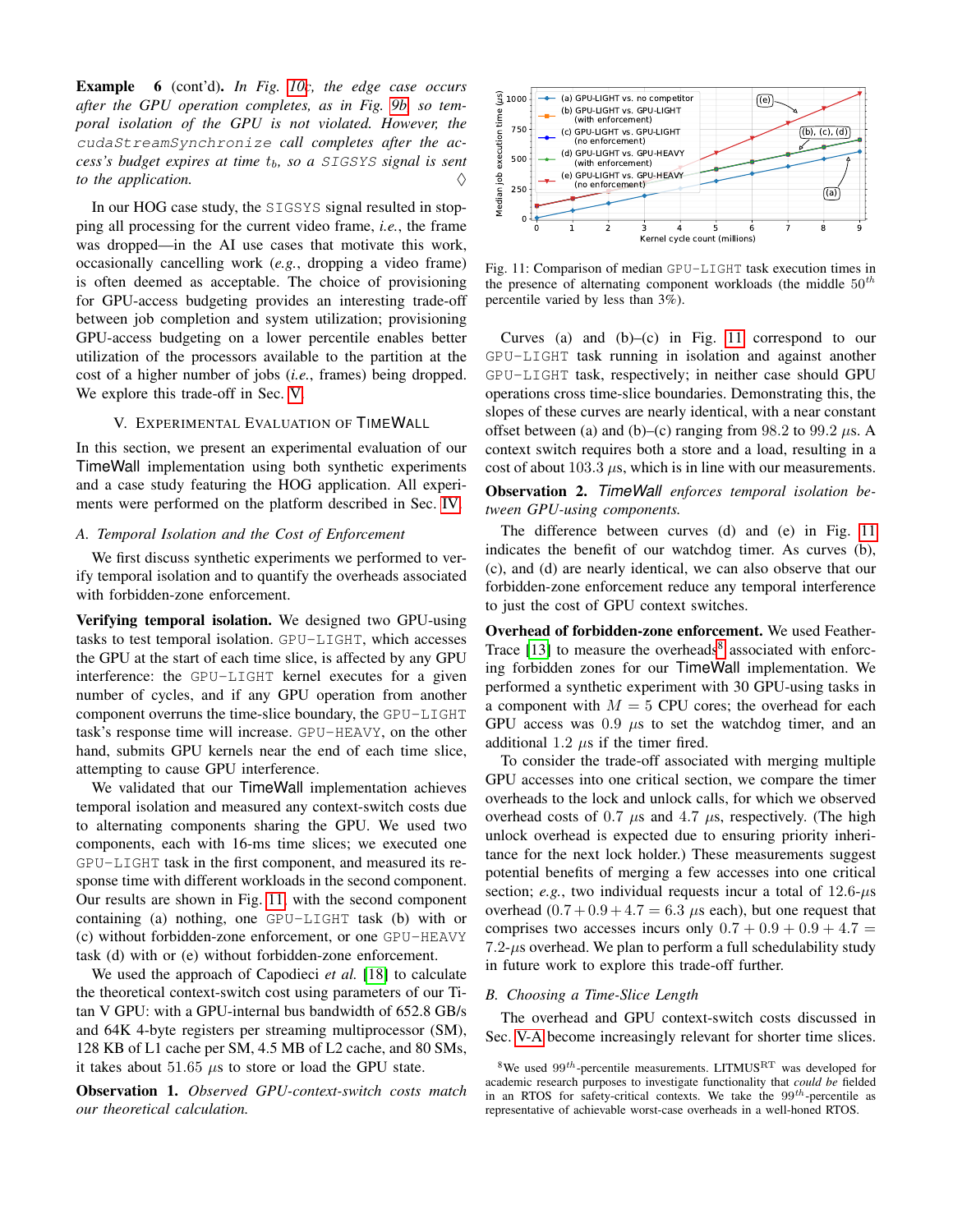<span id="page-8-0"></span>

Fig. 12: Reservations for the two components in our time-slice experiments. We measured response times of tasks in Component A.

However, long time slices can result in high response times due to long intervals when jobs are released but not scheduled, *e.g.*, if  $\Theta = 100$  ms,  $\Pi = 200$  ms, and  $T_i = 25$  ms for some task  $\tau_i$ , then four jobs of  $\tau_i$  may be released but not scheduled during each time interval that  $\tau_i$ 's component does not execute. To explore the "sweet spot" between these two time-slice-length extremes, we performed experiments using randomly generated synthetic tasks.

Components and partitions. Our time-slice experiments used two components, scheduled as shown in Fig. [12.](#page-8-0) Components A and B alternately utilized CPUs 1–7 and the GPU. We reserved CPU 0 for interrupt handling, and the other socket (CPUs 8–15) for non-real-time tasks. We used Intel's Resource Directory Technology (via the resctl command) to partition the L3 cache and DRAM between components.

Component A was comprised of GPU-using tasks with  $C_i = 4$  ms; each job spun on the CPU for its WCET, and accessed the GPU once at a random point in its execution, with  $Y_i^{1,1}$  uniformly chosen from  $[0.02, 0.04]$  ms ("short"),  $[0.2, 0.4]$  ms ("medium"), or  $[2, 4]$  ms ("long"). For each of these three access-duration ranges, we generated a task set for Component A by adding randomly generated tasks until we reached utilization restrictions [\[50\]](#page-13-4). In Component B, we executed a cache-thrashing workload designed to evict the contents of the per-core L1 and L2 caches.

We varied  $\Theta$  and  $\Pi$  while maintaining the ratio  $\Theta/\Pi = 0.5$ , and measured the response times of the tasks in Component A for two minutes. We set  $\Theta$  to be powers of two from 0.5 ms to 256 ms. To observe the impact of time-slice-aligned job releases, we separately performed experiments in which periods of tasks in Component A were uniformly chosen to be either 32 ms or 64 ms ("aligned") or 25 ms or 50 ms ("unaligned"). We assumed periodic tasks for these experiments, so releases being aligned with time slices means that for  $\Pi \geq T_i$ , a job was released at the start of each time slice; it is possible that multiple jobs were released during a time slice, *e.g.*, if  $\Theta = 64$  ms and  $T_i = 32$  ms.

Job releases aligned with time slices. The results of our aligned-releases experiments are shown in Fig. [13](#page-8-1) for each range of GPU-access durations. Note that for a task system to be schedulable, we require  $\Theta \ge Y_i^{k,\ell}$ , so we do not include response-time curves for long GPU-access durations (up to 4 ms) with  $\Theta$  < 4 ms.

Observation 3. *Extremely short time slices can cause response times to be unbounded.*

<span id="page-8-1"></span>

Fig. 13: CDFs of job response times with releases aligned to time slices, for (a) short, (b) medium, and (c) long GPU accesses.

This can be observed for the 0.5-ms curve in Fig. [13a](#page-8-1). For such short time slices, forbidden zones, scheduling and locking overhead, and context-switch costs took a larger proportion of the capacity available to the component. This was even more pronounced for the medium GPU-access durations in Fig. [13b](#page-8-1); forbidden zones took up to 80% of the 0.5-ms time slices.

Observation 4. *Extremely long time slices can result in prohibitively large response times.*

For  $\Theta \ge 64$  ms and  $T_i = 32$  or 64 ms, multiple jobs may have been released while the component was not scheduled, resulting in high response times in all scenarios in Fig. [13.](#page-8-1)

<span id="page-8-2"></span>**Observation 5.** *The lowest response times occurred for*  $\Theta$  >  $C_i$  *and*  $\Pi \leq T_i$ .

In all three scenarios, the lowest response times occurred for  $\Theta = 16$  ms ( $\Pi = 32$  ms) and  $\Theta = 8$  ms ( $\Pi = 16$  ms). Thus, the best reservation had time slices longer than the WCET of any task and a period at most that of any task (*i.e.*, a job was released no more frequently than every time slice of Component A).

Job releases unaligned with time slices. The results of our unaligned-releases experiments are shown in Fig. [14.](#page-9-0) In these experiments, we observed that  $\Theta = 16$  ms and  $\Theta = 8$  ms also resulted in the lowest response times for tasks with unaligned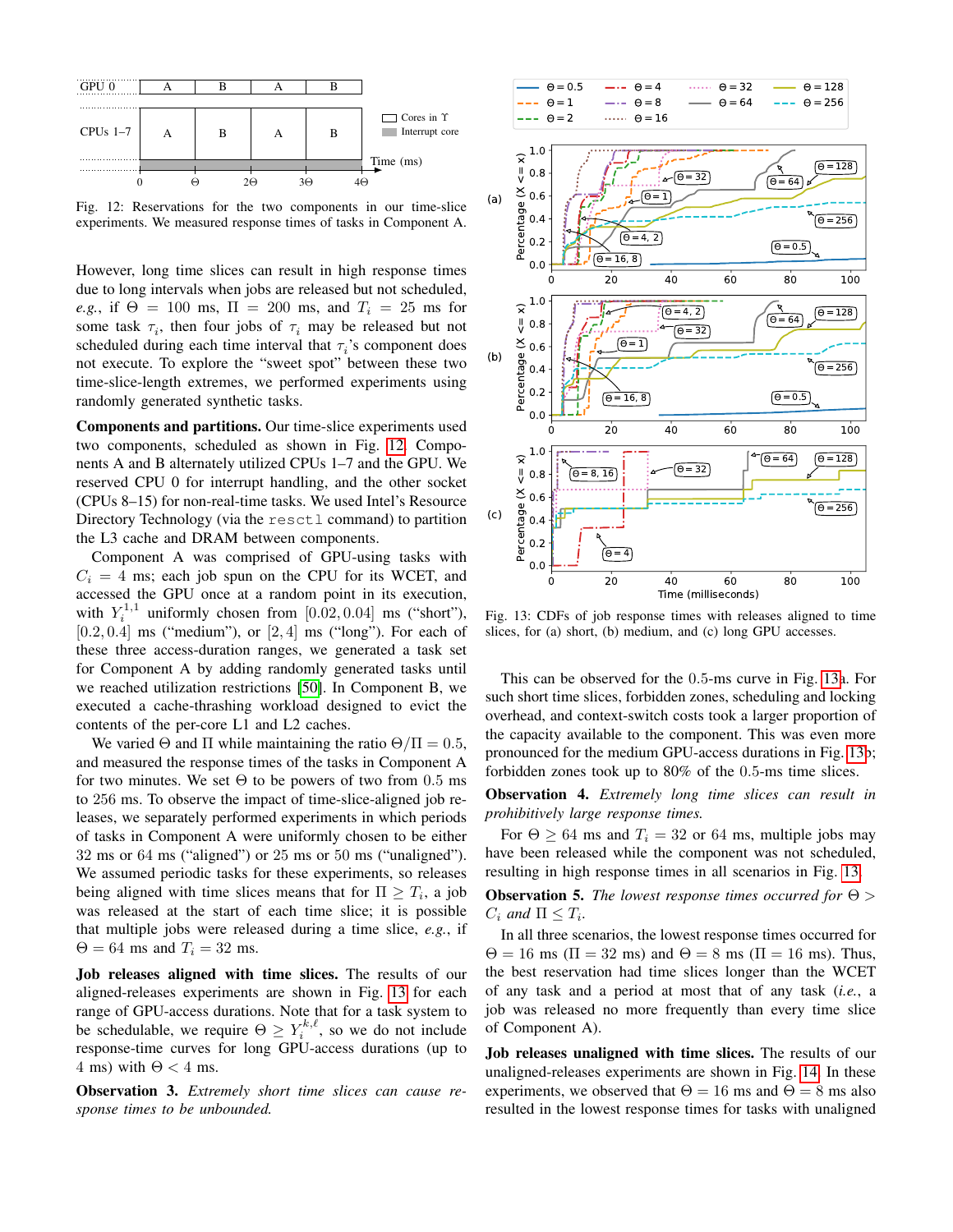<span id="page-9-0"></span>

Fig. 14: CDFs of job response times with releases unaligned to time slices, for (a) short, (b) medium, and (c) long GPU accesses.

releases. This indicates that these time-slice budgets were not artifacts of aligned job releases, but rather, for our tasksystem parameters, provided the best balance of the negative effects of overhead and fz-blocking with the amount of time a component was not scheduled.

#### *C. Case-Study Evaluation*

We now describe the components present in our case-study evaluation, and then present our evaluation of TimeWall using a real workload.

Components and partitions. Our case study used the same partitions depicted in Fig. [12,](#page-8-0) with different workloads running in both Components A and B. We again partitioned the DRAM and the L3 cache between components.

Component A was comprised of three instances of HOG, each with a period of 40 ms (corresponding to 25 frames per second) and a parallelization level of  $P_i = 2$ . Component B contained seven cache-thrashing and GPU-using tasks designed to evict the contents of the per-core L1 and L2 caches, cause GPU context switches, and stress the watchdog timer. These tasks had a period of 160 ms and each job accessed the GPU for 5 ms.

<span id="page-9-1"></span>

Fig. 15: CDFs of HOG response times with varying Θ.

The HOG algorithm. As discussed in Sec. [IV,](#page-4-0) the HOG algorithm processes a video frame by copying the image to the GPU, detecting pedestrians at multiple image-scale levels (we used 13 levels in our experiments), and then copying the results for each level back from the GPU. Thus, processing each frame takes 78 GPU operations: one copy-in, 64 kernels (kernels K2–K5 operate on all scale levels, and K1 operates on all but the first), and 13 copy-out operations on the GPU. We configured each HOG task to process one frame per job.

Choosing time-slice lengths for HOG. We performed experiments similar to those in Fig. [13](#page-8-1) for the HOG tasks in Component A, with each instance processing 5,000 video frames. We aligned job releases with time slices (in practice, real-time systems typically have harmonic periods), and chose Θ values ranging from 5 ms to 160 ms. The results of our HOG time-slice experiments are depicted in Fig. [15.](#page-9-1)

Observation 6. *The lowest response times for HOG tasks occurred for*  $\Theta = 20$  *ms.* 

This matches what we expect from Obs. [5.](#page-8-2) The HOG tasks had a period of 40 ms, so for  $\Theta = 20$  ms, each task released a job each time slice of Component A. The worst-case response time we observed was 16.31 ms, which corresponds to completing a job within the time slice in which it was released. All remaining experiments discussed in this section thus used  $\Theta = 20$  ms.

Frame dropping due to GPU-budget enforcement. The provisioning choice for budgeting GPU accesses greatly impacts the number of frames dropped. In our implementation, if any of HOG's 78 GPU accesses exceeds its budget, the frame is dropped. We treat each access as an independent random variable with probability  $\rho$  of not exceeding its budget. Thus,  $\rho^{78}$  is the probability that all 78 accesses for a given frame do not exceed their budgets, and the probability of dropping a frame in HOG is given by  $1 - \rho^{78}$ . We chose a value of  $\rho$ to provision GPU accesses in HOG as described below.

This expected frame-drop rate of  $1 - p^{78}$  is plotted as the "Theoretical" curve in Fig. [16.](#page-10-0) The other curves correspond to the observed frame-drop rates for different values of a safetymargin multiplier we apply to CPU-based measurements of GPU access times for provisioning budgets. To measure these frame-drop rates, we provisioned GPU-access budgeting using these different multipliers, and ran three instances of HOG for 25,000 frames each, counting the number of frames dropped.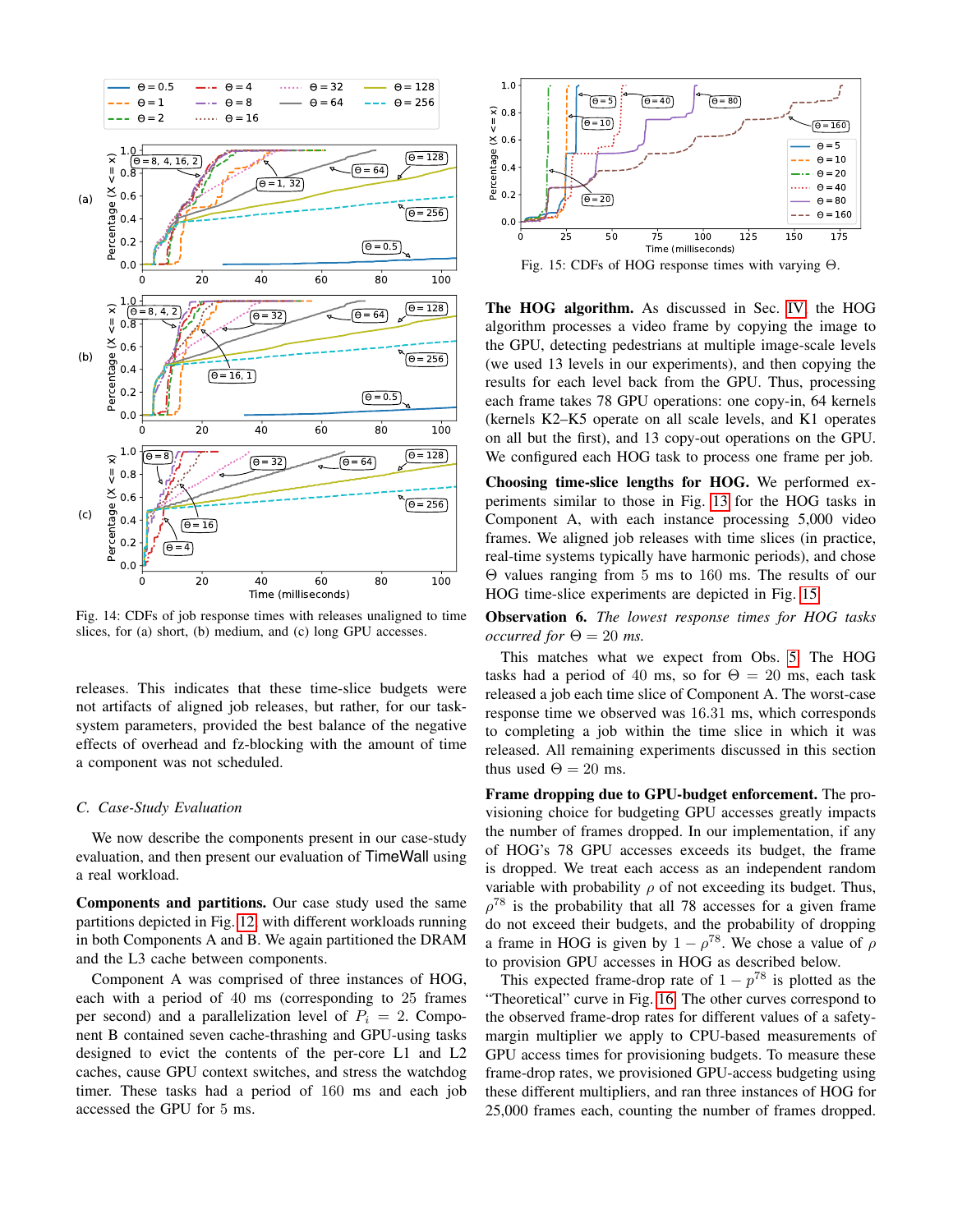<span id="page-10-0"></span>

Fig. 16: Measured frame-drop rates for HOG depending on multiplier used for provisioned GPU-access budgeting values, compared to the theoretical frame-drop rate.

Observation 7. *Theoretical frame-drop rates increase rapidly* when provisioning on less than the  $99.9^{th}$  percentile.

For  $99.9^{th}$ -percentile measurements, the theoretical framedrop rate is 7.5%. However, this rises to 32.4% and 54.3% for the 99.5<sup>th</sup>- and 99<sup>th</sup>-percentile measurements, respectively.

Observation 8. *Using a multiplier of* 1.0 *can result in highly conservative budgeting.*

This can be seen by comparing the 1.0-multiplier and "Theoretical" curves in Fig. [16.](#page-10-0) For example, provisioning using exactly the 99.9<sup>th</sup> percentile resulted in almost a  $3\times$ increase in the frame-drop rate over the expected value.

<span id="page-10-2"></span>Observation 9. *Increasing budget provisioning by a small multiplier can cause a sizeable reduction in frame-drop rates.*

Provisioning on the  $99.95<sup>th</sup>$  percentile with multiplier 1.1 resulted in a 1.6% frame-drop rate, compared to the expected rate of 3.8%. By using a slightly higher multiplier, we can use lower GPU-access measurements, enabling better platform utilization. Thus, for the remaining HOG experiments in this subsection, we used a multiplier of 1.1 and provisioned budgets at the  $99.95<sup>th</sup>$  percentile.

The cost of enforcing time partitioning. Next, we sought to understand the trade-offs associated with using TimeWall with a real workload. For this, we measured the response times of the HOG tasks in Component A with no workload in Component B (*i.e.*, during Component B's time slices, the CPUs and GPU were idle), and varied the method of enforcing temporal isolation between GPU-using components. We compared no GPU management (*i.e.*, no guarantee of isolation), employing the global OMLP (but without support for forbidden zones), and using TimeWall (including forbidden-zone enforcement and CPU budgeting) to ensure temporal isolation.

To also consider the effects of interference between HOG tasks, we performed experiments with three or one HOG task executing in Component A. Our results are shown in Fig. [17.](#page-10-1) Observation 10. *Using TimeWall resulted in only a slight increase in average-case response times for HOG tasks.*

This difference is visible for three HOG tasks in Fig. [17a](#page-10-1). This increase is most likely the result of enforcing forbidden zones. When only the global OMLP is employed, accesses are allowed to begin within the forbidden zone, which can result in temporal-isolation violations, but increases the amount of work that may complete within a given time slice.

<span id="page-10-1"></span>

Fig. 17: CDFs of HOG response times with different GPUmanagement approaches, with either (a) three or (b) one HOG task(s) in Component A.

# Observation 11. *Using TimeWall resulted in a lower worstcase response time than using the global OMLP.*

The worst-case response times for HOG using either the global OMLP or TimeWall were 42.9 ms and 19.4 ms, respectively. This difference is likely due to GPU-access budgeting employed by TimeWall, which terminates a job when it experiences a GPU-access timing anomaly. Using just the global OMLP allows for work to continue after a timing anomaly, which can extend a job's execution long enough to cross a time-slice boundary (recall that we chose  $\Theta = 20$  ms).

Observation 12. *When GPU accesses were not managed, GPU contention between multiple HOG tasks greatly increased response times.*

This can be observed by comparing the "No GPU management" curves in Fig. [17.](#page-10-1) In our experiments, each HOG task was executed as a separate process in Linux with its own CUDA context. When only a single HOG task was present in Component A and GPU accesses were not managed (as in inset (b)), the average and worst-case response times were 3.9 ms and 11.0 ms, respectively. However, when executing three HOG tasks without using any locking protocol (as in inset (a)), the average and worst-case response times were 42.3 ms and 55.9 ms, respectively; almost every job took more than a single time slice, and thus was delayed an additional 20 ms while Component A was not active. This increase in response times was most likely due to multiprogramming effects on the GPU [\[2\]](#page-11-6), which were not present when only one HOG task executed in Component A.

Putting it all together. We executed the three HOG tasks in Component A for a total of 75,000 frames (25,000 each), either alone or alongside our cache-thrashing and GPU-using workload in Component B, and measured the observed response time for each frame and the overall number of frames dropped. These values are listed in Table [II.](#page-11-7) We also plot the cumulative distribution function of the observed response times in Fig. [18.](#page-11-8)

Observation 13. *HOG tasks in Component A were not significantly affected by the presence of tasks in Component B.*

This is supported by the observed response times in Table [II](#page-11-7) and Fig. [18](#page-11-8) and the number of frames dropped in Table [II.](#page-11-7)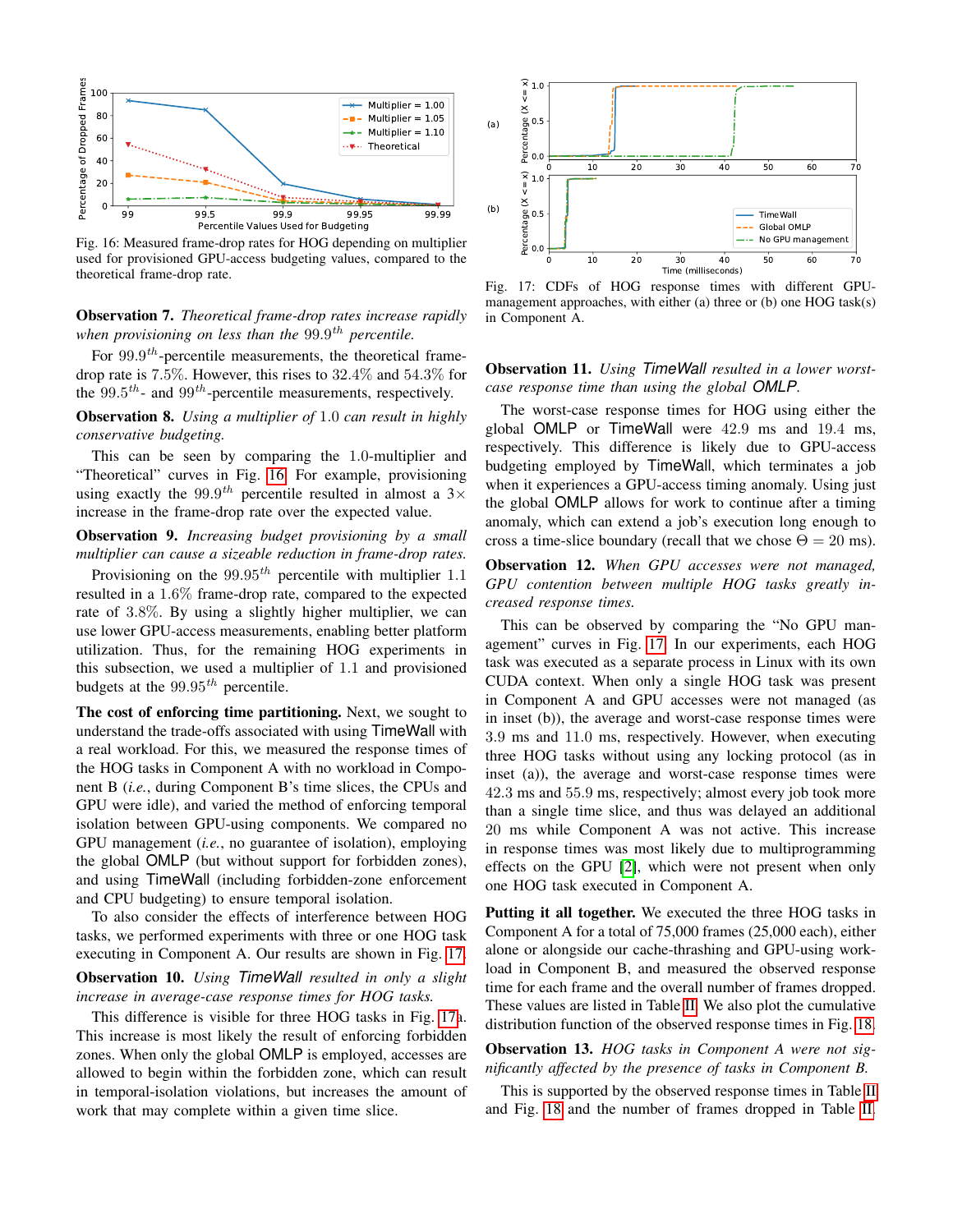<span id="page-11-7"></span>TABLE II: Observed response times across 75,000 frames for HOG instances in Component A without or with tasks executing in Component B.

|                                     |       | $A+B$             |
|-------------------------------------|-------|-------------------|
| Observed Maximum Response Time (ms) |       | $19.40 \pm 16.54$ |
| Observed Average Response Time (ms) | 14.81 | 14.61             |
| Number of Dropped Frames            | 1212  | 1238              |

<span id="page-11-8"></span>

Fig. 18: CDFs of observed response times for the HOG tasks in Component A without and with a workload in Component B.

Note that for the scenario in which we executed tasks in both Components A and B, there were slightly more dropped frames. This freed up system capacity, reducing the response times of other HOG jobs in Component A, thereby lowering the maximum response time for the "A+B" curve in Fig. [18.](#page-11-8)

Observation 14. *The frame-drop rate of HOG matched the expected rate for our budget provisioning choice.*

The frame-drop rates were 1.6% and 1.7% when only Component A executed work and when both components executed work, respectively. This matches our expectation of 1.6% given our provisioned GPU-access budgets. (Recall the discussion following Obs. [9.](#page-10-2))

## VI. DISCUSSION

<span id="page-11-2"></span>While we have focused here on experimental trade-offs, the theoretical underpinnings of TimeWall's time-partitioning approach have been investigated in a companion paper [\[50\]](#page-13-4). That work more broadly considers AI computations specified as processing graphs, presents blocking analysis associated with forbidden zones, and shows how to compute (and optimize) end-to-end graph response-time bounds. Graphs are scheduled in that work by treating their individual nodes as rp-sporadic tasks. In this paper, we chose to consider such tasks only, as a full consideration of graphs was not possible due to space constraints. Nonetheless, all of our conclusions related to forbidden zones, time isolation, *etc.*, apply to graphs, and our TimeWall implementation fully supports such graphs.

#### VII. RELATED WORK

<span id="page-11-3"></span>Component-based multiprocessor real-time systems have been investigated before [\[1\]](#page-11-0), [\[4\]](#page-11-1)–[\[11\]](#page-12-1), [\[16\]](#page-12-2), [\[20\]](#page-12-3)–[\[23\]](#page-12-4), [\[33\]](#page-12-5), [\[34\]](#page-12-6), [\[37\]](#page-12-7), [\[38\]](#page-12-8), [\[45\]](#page-12-9), [\[52\]](#page-13-0). Of prior work that considered shared resources, most focused on resource sharing between components on a uniprocessor platform [\[5\]](#page-12-10)–[\[7\]](#page-12-11), [\[20\]](#page-12-3) or when each core of a multiprocessor platform is dedicated to only one component [\[37\]](#page-12-7), [\[38\]](#page-12-8). Biondi *et al.* [\[10\]](#page-12-36) considered the higher-level problem of how to partition applications into components, with shared resources considered, and Xu *et al.* [\[52\]](#page-13-0) explored the impact of cache interference between components on the same platform. Notions related to the forbidden-zone concept, which was proposed earlier [\[30\]](#page-12-25), were used in some of this work [\[6\]](#page-12-26), [\[38\]](#page-12-8), but not for managing accelerator accesses.

GPU accesses are typically managed in one of two ways. Accesses can be arbitrated via a real-time locking protocol or other middleware [\[25\]](#page-12-12), [\[31\]](#page-12-13), [\[49\]](#page-13-1). For example, GPUSync [\[25\]](#page-12-12) provides mutually exclusive accesses for systems with multiple GPUs. Another approach is to either utilize the existing GPUscheduling rules [\[2\]](#page-11-6), [\[40\]](#page-12-37), or to modify the GPU driver scheduling policies [\[18\]](#page-12-14), [\[32\]](#page-12-15). Capodieci *et al.* explored implementing EDF scheduling on an NVIDIA GPU, whereas Kato *et al.* presented TimeGraph [\[32\]](#page-12-15), which uses non-preemptive fixed-priority scheduling. However, arbitration of GPU accesses has not been previously explored in component-based real-time systems.

#### VIII. CONCLUSION

<span id="page-11-4"></span>We have presented TimeWall, a time-partitioning approach for real-time systems deployed on multicore+accelerator platforms. TimeWall's design was motivated by the need to enable component-wise certification of AI-based embedded applications in safety-critical settings. It utilizes a modified multiprocessor locking protocol to maintain the invariant that each time-partitioned component always has exclusive access to all processing resources allocated to it. We discussed the specific challenges associated with realizing a full scheduler implementation of TimeWall for a multicore+GPU platform, and demonstrated the isolation properties afforded by Time-Wall via experiments on actual hardware involving a synthetic tasks as well as a computer-vision application.

In future work, we plan to consider locking-protocol options other than the global OMLP used in our current TimeWall prototype. We also intend to explore accelerators that support multiple virtual accelerators. Finally, we plan to further examine higher-level issues that arise when breaking a system into certifiable components, such as how to divide a set of applications into individual components.

#### **REFERENCES**

- <span id="page-11-0"></span>[1] Kunal Agrawal, Alan Burns, Abhishek Singh, and Sanjoy Baruah. Minimizing execution duration in the presence of learning-enabled components. In *Proceedings of the 24th Design, Automation and Test in Europe Conference and Exhibition*, pages 1644–1649, 2020.
- <span id="page-11-6"></span>[2] Tanya Amert, Nathan Otterness, Ming Yang, James H Anderson, and F Donelson Smith. GPU scheduling on the NVIDIA TX2: Hidden details revealed. In *Proceedings of the 38th IEEE Real-Time Systems Symposium*, pages 104–115, 2017.
- <span id="page-11-5"></span>[3] Tanya Amert, Sergey Voronov, and James H Anderson. OpenVX and real-time certification: The troublesome history. In *Proceedings of the 40th IEEE Real-Time Systems Symposium*, pages 312–325, 2019.
- <span id="page-11-1"></span>[4] Madhukar Anand, Arvind Easwaran, Sebastian Fischmeister, and Insup Lee. Compositional feasibility analysis of conditional real-time task models. In *Proceedings of the 11th IEEE International Symposium on Object and Component-Oriented Real-Time Distributed Computing*, pages 391–398, 2008.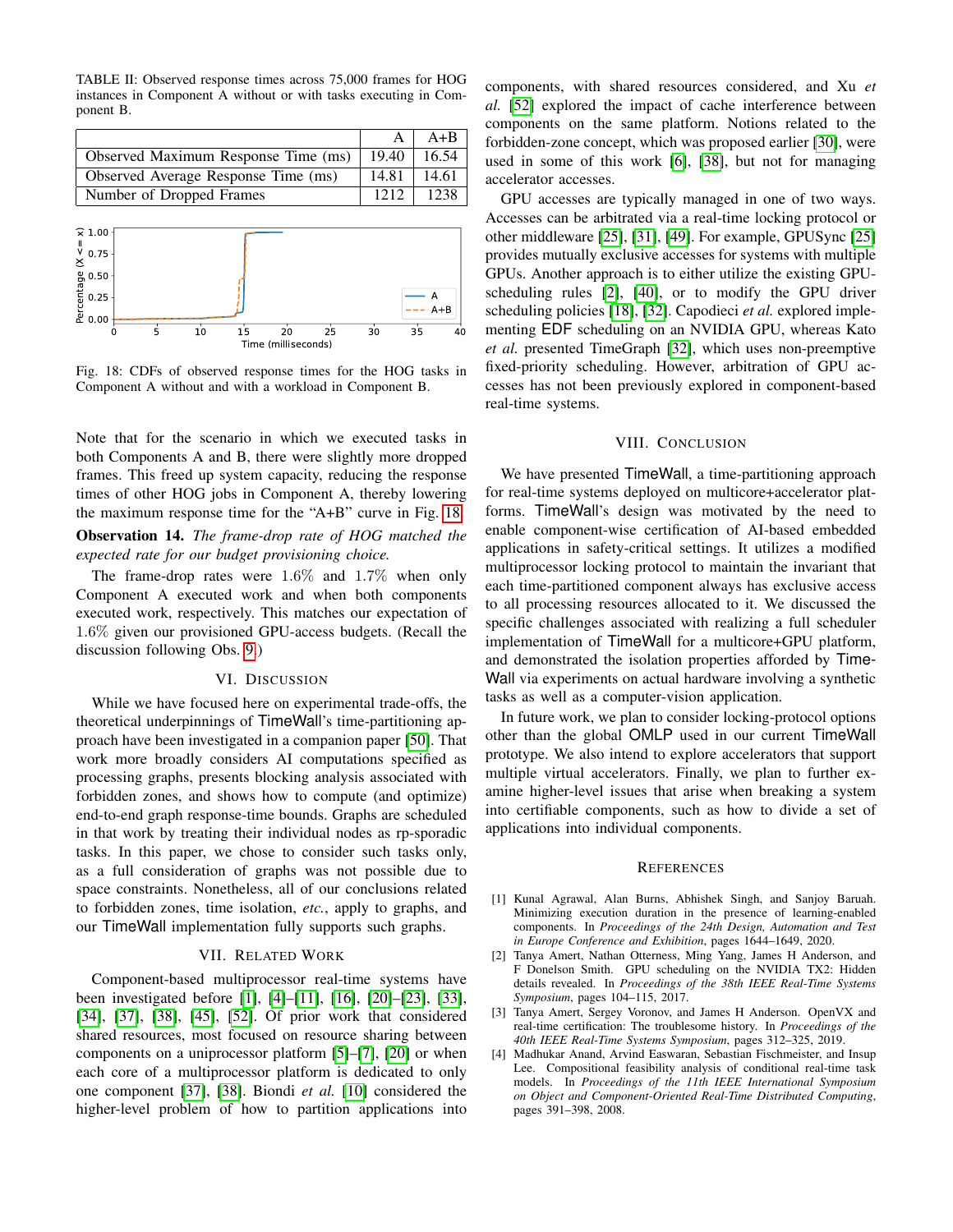- <span id="page-12-10"></span>[5] Moris Behnam, Thomas Nolte, Mikael Sjodin, and Insik Shin. Overrun methods and resource holding times for hierarchical scheduling of semi-independent real-time systems. *IEEE Transactions on Industrial Informatics*, 6(1):93–104, 2009.
- <span id="page-12-26"></span>[6] Moris Behnam, Insik Shin, Thomas Nolte, and Mikael Nolin. SIRAP: A synchronization protocol for hierarchical resource sharing in real-time open systems. In *Proceedings of the 7th ACM and IEEE International Conference on Embedded Software*, pages 279–288, 2007.
- <span id="page-12-11"></span>[7] Marko Bertogna, Nathan Fisher, and Sanjoy Baruah. Resource-sharing servers for open environments. *IEEE Transactions on Industrial Informatics*, 5(3):202–219, 2009.
- [8] Enrico Bini, Marko Bertogna, and Sanjoy Baruah. Virtual multiprocessor platforms: Specification and use. In *Proceedings of the 30th IEEE Real-Time Systems Symposium*, pages 437–446, 2009.
- [9] Enrico Bini, Giorgio Buttazzo, and Marko Bertogna. The multi supply function abstraction for multiprocessors. In *Proceedings of the 15th IEEE International Conference on Embedded and Real-Time Computing Systems and Applications*, pages 294–302, 2009.
- <span id="page-12-36"></span>[10] Alessandro Biondi, Giorgio Buttazzo, and Marko Bertogna. A design flow for supporting component-based software development in multiprocessor real-time systems. *Real-Time Systems*, 54(4):800–829, 2018.
- <span id="page-12-1"></span>[11] Jalil Boudjadar, Jin Hyun Kim, Linh Thi Xuan Phan, Insup Lee, Kim Larsen, and Ulrik Nyman. Generic formal framework for compositional analysis of hierarchical scheduling systems. In *Proceedings of the 21st IEEE International Symposium on Real-Time Distributed Computing*, pages 51–58, 2018.
- <span id="page-12-16"></span>[12] Björn B Brandenburg. Scheduling and Locking in Multiprocessor Real*time Operating Systems*. PhD thesis, University of North Carolina at Chapel Hill, Chapel Hill, NC, USA, 2011.
- <span id="page-12-35"></span>[13] Björn B Brandenburg and James H Anderson. Feather-trace: A lightweight event tracing toolkit. In *Proceedings of the 3rd International Workshop on Operating Systems Platforms for Embedded Real-Time Applications*, pages 20–27, 2007.
- <span id="page-12-22"></span>[14] Björn B Brandenburg and James H Anderson. Optimality results for multiprocessor real-time locking. In *Proceedings of the 31st IEEE Real-Time Systems Symposium*, pages 49–60, 2010.
- <span id="page-12-34"></span>[15] Neil Brown. Improvements in CPU frequency management. *LWN.net*, April 2016. URL: [https://lwn.net/Articles/682391/.](https://lwn.net/Articles/682391/)
- <span id="page-12-2"></span>[16] Artem Burmyakov, Enrico Bini, and Eduardo Tovar. Compositional multiprocessor scheduling: the GMPR interface. *Real-Time Systems*, 50(3):342–376, 2014.
- <span id="page-12-17"></span>[17] John Calandrino, Hennadiy Leontyev, Aaron Block, UmaMaheswari C Devi, and James H Anderson. LITMUS<sup>RT</sup>: A testbed for empirically comparing real-time multiprocessor schedulers. In *Proceedings of the 27th IEEE Real-Time Systems Symposium*, pages 111–126, 2006.
- <span id="page-12-14"></span>[18] Nicola Capodieci, Roberto Cavicchioli, Marko Bertogna, and Aingara Paramakuru. Deadline-based scheduling for GPU with preemption support. In *Proceedings of the 39th IEEE Real-Time Systems Symposium*, pages 119–130, 2018.
- <span id="page-12-27"></span>[19] Navneet Dalal and Bill Triggs. Histograms of oriented gradients for human detection. In *Proceedings of the IEEE Computer Vision and Pattern Recognition Conference*, pages 886–893, 2005.
- <span id="page-12-3"></span>[20] Robert I Davis and Alan Burns. Resource sharing in hierarchical fixed priority pre-emptive systems. In *Proceedings of the 27th IEEE Real-Time Systems Symposium*, pages 257–270, 2006.
- [21] Zhong Deng and Jane W-S Liu. Scheduling real-time applications in an open environment. In *Proceedings of the 18th IEEE Real-Time Systems Symposium*, pages 308–319, 1997.
- [22] Arvind Easwaran, Madhukar Anand, and Insup Lee. Compositional analysis framework using EDP resource models. In *Proceedings of the 28th IEEE Real-Time Systems Symposium*, pages 129–138, 2007.
- <span id="page-12-4"></span>[23] Arvind Easwaran, Insik Shin, and Insup Lee. Optimal virtual clusterbased multiprocessor scheduling. *Real-Time Systems*, 43(1):25–59, 2009.
- <span id="page-12-30"></span>[24] Glenn A Elliott and James H Anderson. Robust real-time multiprocessor interrupt handling motivated by GPUs. In *Proceedings of the 24th Euromicro Conference on Real-Time Systems*, pages 267–276, 2012.
- <span id="page-12-12"></span>[25] Glenn A Elliott, Bryan Ward, and James H Anderson. GPUSync: a framework for real-time GPU management. In *Proceedings of the 34th IEEE Real-Time Systems Symposium*, pages 33–44, 2013.
- <span id="page-12-21"></span>[26] Jeremy P Erickson and James H Anderson. Response time bounds for G-EDF without intra-task precedence constraints. In *Proceedings of the 15th International Conference On Principles Of Distributed Systems*, pages 128–142, 2011.
- <span id="page-12-24"></span>[27] Jeremy P Erickson and James H Anderson. Fair lateness scheduling: Reducing maximum lateness in G-EDF-like scheduling. In *Proceedings of the 23rd Euromicro Conference on Real-Time Systems*, pages 3–11, 2012.
- <span id="page-12-31"></span>[28] Thomas Gleixner. genirq: Forced threaded interrupt handlers, February 2011. Message to the Linux kernel mailing list.
- <span id="page-12-28"></span>[29] Seonyeong Heo, Sungjun Cho, Youngsok Kim, and Hanjun Kim. Realtime object detection system with multi-path neural networks. In *Proceedings of the 26th IEEE Real-Time and Embedded Technology and Applications Symposium*, pages 174–187, 2020.
- <span id="page-12-25"></span>[30] Philip Holman and James H Anderson. Locking under Pfair scheduling. *ACM Transactions on Computer Systems*, 24(2):140–174, 2006. (an earlier version appeared at RTSS 2002).
- <span id="page-12-13"></span>[31] Shinpei Kato, Karthik Lakshmanan, Aman Kumar, Mihir Kelkar, Yutaka Ishikawa, and Raj Rajkumar. RGEM: A responsive GPGPU execution model for runtime engines. In *Proceedings of the 32nd IEEE Real-Time Systems Symposium*, pages 57–66, 2011.
- <span id="page-12-15"></span>[32] Shinpei Kato, Karthik Lakshmanan, Raj Rajkumar, and Yutaka Ishikawa. TimeGraph: GPU scheduling for real-time multi-tasking environments. In *Proceedings of the USENIX Annual Technical Conference*, pages 17– 30, 2011.
- <span id="page-12-5"></span>[33] Nima Khalilzad, Moris Behnam, and Thomas Nolte. On componentbased software development for multiprocessor real-time systems. In *Proceedings of the 21st IEEE International Conference on Embedded and Real-Time Computing Systems and Applications*, pages 132–140, 2015.
- <span id="page-12-6"></span>[34] Hennadiy Leontyev and James H Anderson. A hierarchical multiprocessor bandwidth reservation scheme with timing guarantees. In *Proceedings of the 20th Euromicro Conference on Real-Time Systems*, pages 191–200, 2008.
- <span id="page-12-29"></span>[35] Xinxin Mei, Xiaowen Chu, Hai Liu, Yiu-Wing Leung, and Zongpeng Li. Energy efficient real-time task scheduling on CPU-GPU hybrid clusters. In *Proceedings of the IEEE INFOCOM Conference on Computer Communications*, pages 1–9, 2017.
- <span id="page-12-23"></span>[36] Aloysius K Mok, Xiang Feng, and Deji Chen. Resource partition for real-time systems. In *Proceedings of the 7th IEEE Real-Time Technology and Applications Symposium*, pages 75–84, 2001.
- <span id="page-12-7"></span>[37] Farhang Nemati, Moris Behnam, and Thomas Nolte. Independentlydeveloped real-time systems on multi-cores with shared resources. In *Proceedings of the 23rd Euromicro Conference on Real-Time Systems*, pages 251–261, 2011.
- <span id="page-12-8"></span>[38] Farhang Nemati and Thomas Nolte. Resource sharing among realtime components under multiprocessor clustered scheduling. *Real-Time Systems*, 49(5):580–613, 2013.
- <span id="page-12-19"></span>[39] NVIDIA. Multi-process service. Online at [https://docs.nvidia.com/](https://docs.nvidia.com/deploy/pdf/CUDA_Multi_Process_Service_Overview.pdf) [deploy/pdf/CUDA](https://docs.nvidia.com/deploy/pdf/CUDA_Multi_Process_Service_Overview.pdf)\_Multi\_Process\_Service\_Overview.pdf, 2020. Version R450.
- <span id="page-12-37"></span>[40] Ignacio Sañudo Olmedo, Nicola Capodieci, Jorge Luis Martinez, Andrea Marongiu, and Marko Bertogna. Dissecting the CUDA scheduling hierarchy: a performance and predictability perspective. In *Proceedings of the 26th IEEE Real-Time and Embedded Technology and Applications Symposium*, pages 213–225, 2020.
- <span id="page-12-20"></span>[41] Nathan Otterness and James H Anderson. Exploring AMD GPU scheduling details by experimenting with "worst practices". In *Proceedings of the 29th International Conference on Real-Time Networks and Systems*, pages 24–34, 2021.
- <span id="page-12-0"></span>[42] Paul J Prisaznuk. ARINC 653 role in integrated modular avionics (IMA). In *Proceedings of the 27th IEEE/AIAA Digital Avionics Systems Conference*, pages 1–E, 2008.
- <span id="page-12-18"></span>[43] Shahin Roozkhosh and Renato Mancuso. The potential of programmable logic in the middle: cache bleaching. In *Proceedings of the 26th IEEE Real-Time and Embedded Technology and Applications Symposium*, pages 296–309, 2020.
- <span id="page-12-32"></span>[44] Marta Rybczyńska. Modernizing the tasklet API. *LWN.net*, September 2020. URL: [https://lwn.net/Articles/830964/.](https://lwn.net/Articles/830964/)
- <span id="page-12-9"></span>[45] Insik Shin, Arvind Easwaran, and Insup Lee. Hierarchical scheduling framework for virtual clustering of multiprocessors. In *Proceedings of the 20th Euromicro Conference on Real-Time Systems*, pages 181–190, 2008.
- <span id="page-12-33"></span>[46] Richard Sites. Benchmarking "hello, world!": Six different views of the execution of "hello, world!" show what is often missing in today's tools. *ACM Queue*, 16(5):54–80, October 2018. [doi:10.1145/3291276.](https://doi.org/10.1145/3291276.3291278) [3291278](https://doi.org/10.1145/3291276.3291278).